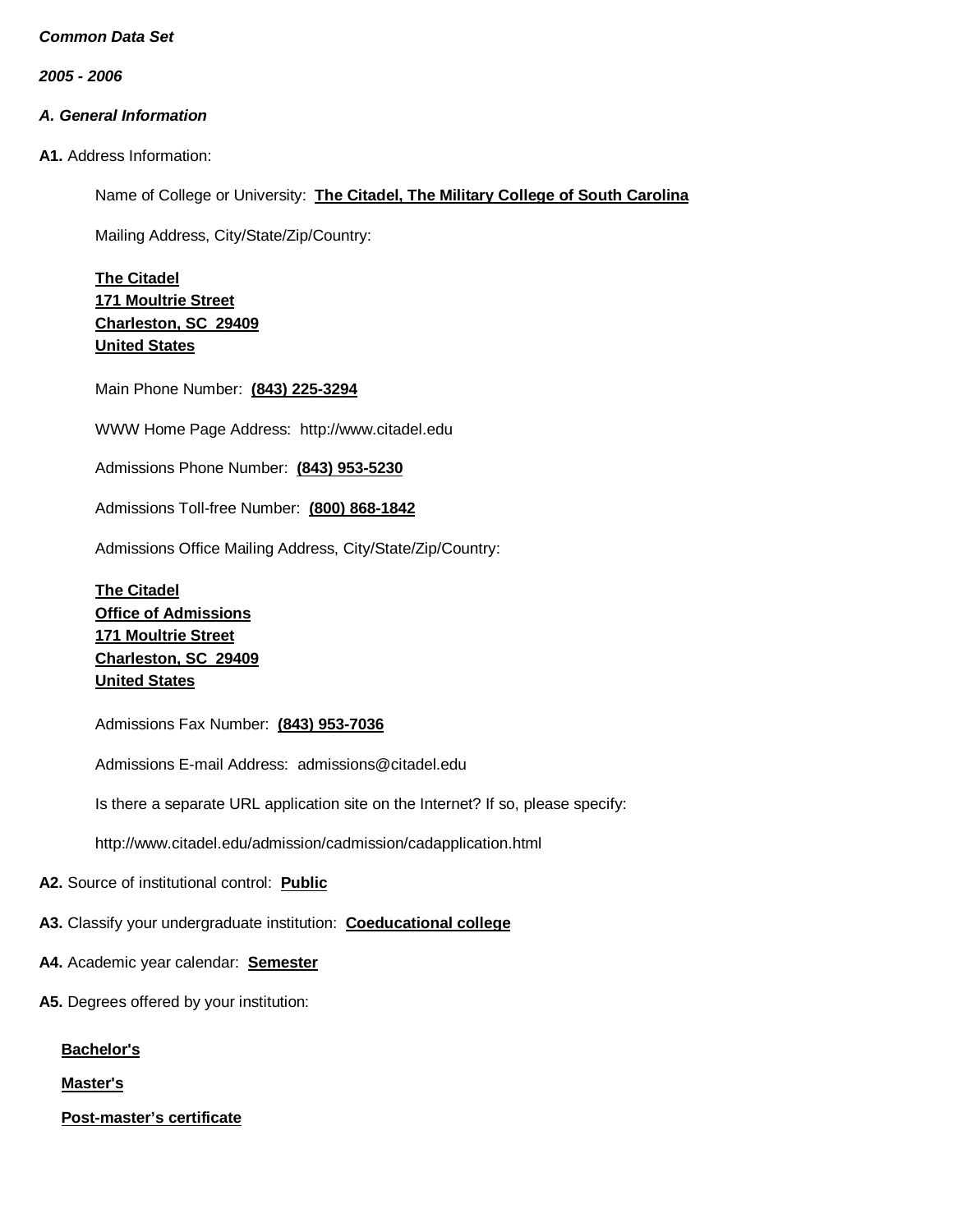## *B. Enrollment and Persistence*

**B1.** Institutional Enrollment Men and Women: Provide numbers of students for each of the following categories as of the institution's official fall reporting date or as of October 15, 2005.

|                                                        |             | <b>FULL-TIME</b> |                | <b>PART-TIME</b> |
|--------------------------------------------------------|-------------|------------------|----------------|------------------|
|                                                        | Men         | Women            | Men            | Women            |
| <b>Undergraduates</b>                                  |             |                  |                |                  |
| Degree-seeking, first-time freshmen                    | 543         | 42               | $\mathbf 0$    | $\pmb{0}$        |
| Other first-year, degree-seeking                       | 62          | 1                | $\overline{2}$ | 0                |
| All other degree-seeking                               | 1,374       | 89               | 56             | $\overline{7}$   |
| Total degree-seeking                                   | 1,979       | 132              | 58             | 7                |
| All other undergraduates enrolled in<br>credit courses | $\mathbf 0$ | $\mathbf 0$      | 9              | 53               |
| <b>Total undergraduates</b>                            | 1,979       | 132              | 67             | 60               |
| <b>First-professional</b>                              |             |                  |                |                  |
| First-time, first-professional students                | $\Omega$    | $\Omega$         | $\mathbf 0$    | $\mathbf 0$      |
| All other first-professionals                          | $\mathbf 0$ | $\mathbf 0$      | $\mathbf 0$    | 0                |
| <b>Total first-professional</b>                        | $\bf{0}$    | $\bf{0}$         | 0              | $\mathbf 0$      |
| <b>Graduate</b>                                        |             |                  |                |                  |
| Degree-seeking, first-time                             | 13          | 38               | 64             | 75               |
| All other degree-seeking                               | 32          | 80               | 210            | 294              |
| All other graduates enrolled in credit<br>courses      | 3           | 5                | 73             | 261              |
| <b>Total graduate</b>                                  | 48          | 123              | 347            | 630              |

Total all undergraduates: **2,238**

Total all graduate and professional students: **1,148**

GRAND TOTAL ALL STUDENTS: **3,386**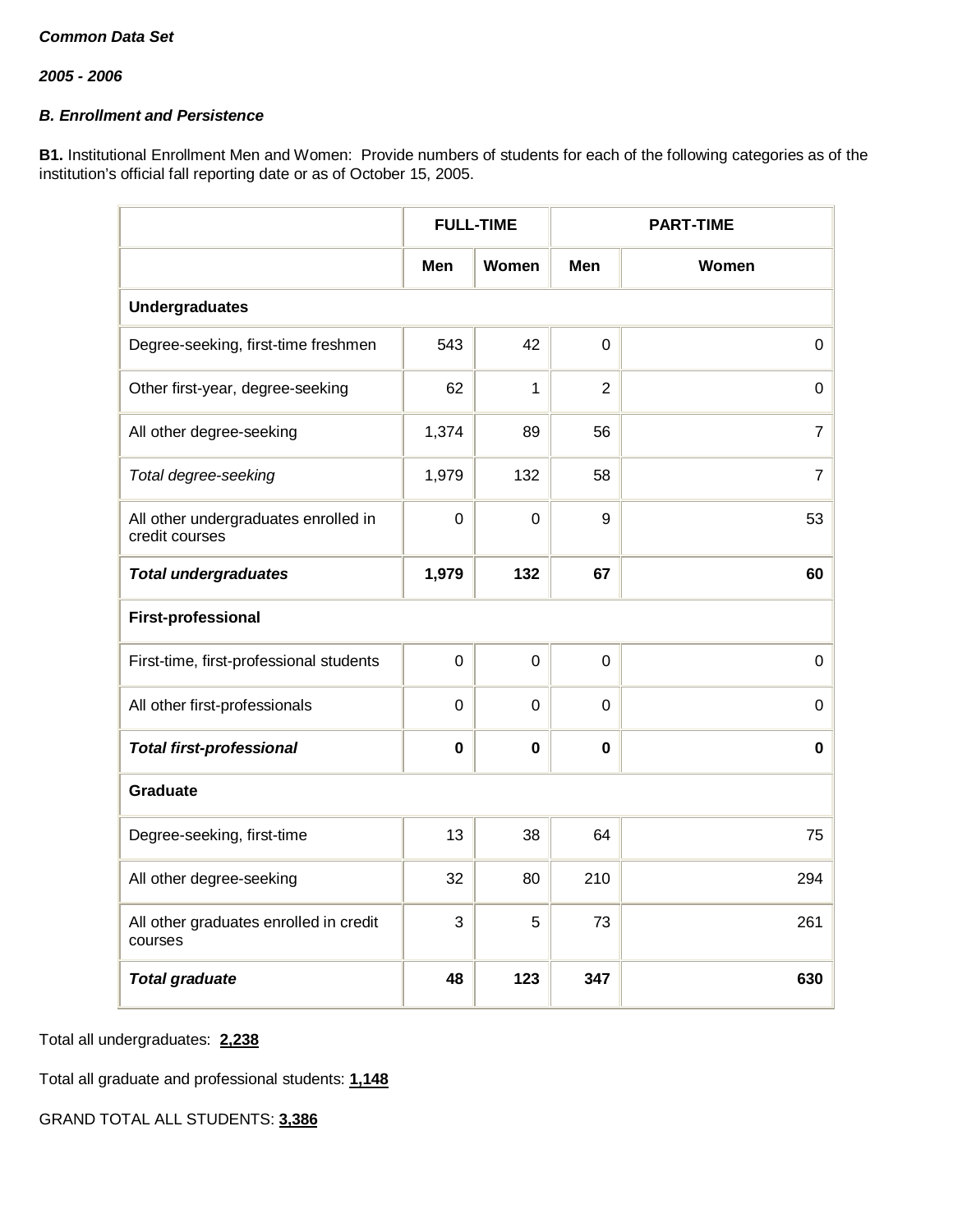## *2005 - 2006*

**B2.** Enrollment by Racial/Ethnic Category: Provide numbers of undergraduate students for each of the following categories as of the institution's official fall reporting date or as of October 15, 2005.

|                                   | <b>Degree-seeking First-time First</b><br>year | Degree-seeking<br><b>Undergraduates</b> |
|-----------------------------------|------------------------------------------------|-----------------------------------------|
| Nonresident aliens                | 10                                             | 43                                      |
| Black, non-Hispanic               | 38                                             | 155                                     |
| American Indian or Alaskan Native | 4                                              | 5                                       |
| Asian or Pacific Islander         | 11                                             | 51                                      |
| Hispanic                          | 25                                             | 93                                      |
| White, non-Hispanic               | 494                                            | 1,826                                   |
| Race/ethnicity unknown            | 3                                              | 3                                       |
| <b>Total</b>                      | 585                                            | 2,176                                   |

#### **Persistence**

**B3.** Number of degrees awarded by your institution from July 1, 2004, to June 30, 2005:

Bachelor's degrees: **471**

Master's degrees: **261**

Post-master's certificates: **11**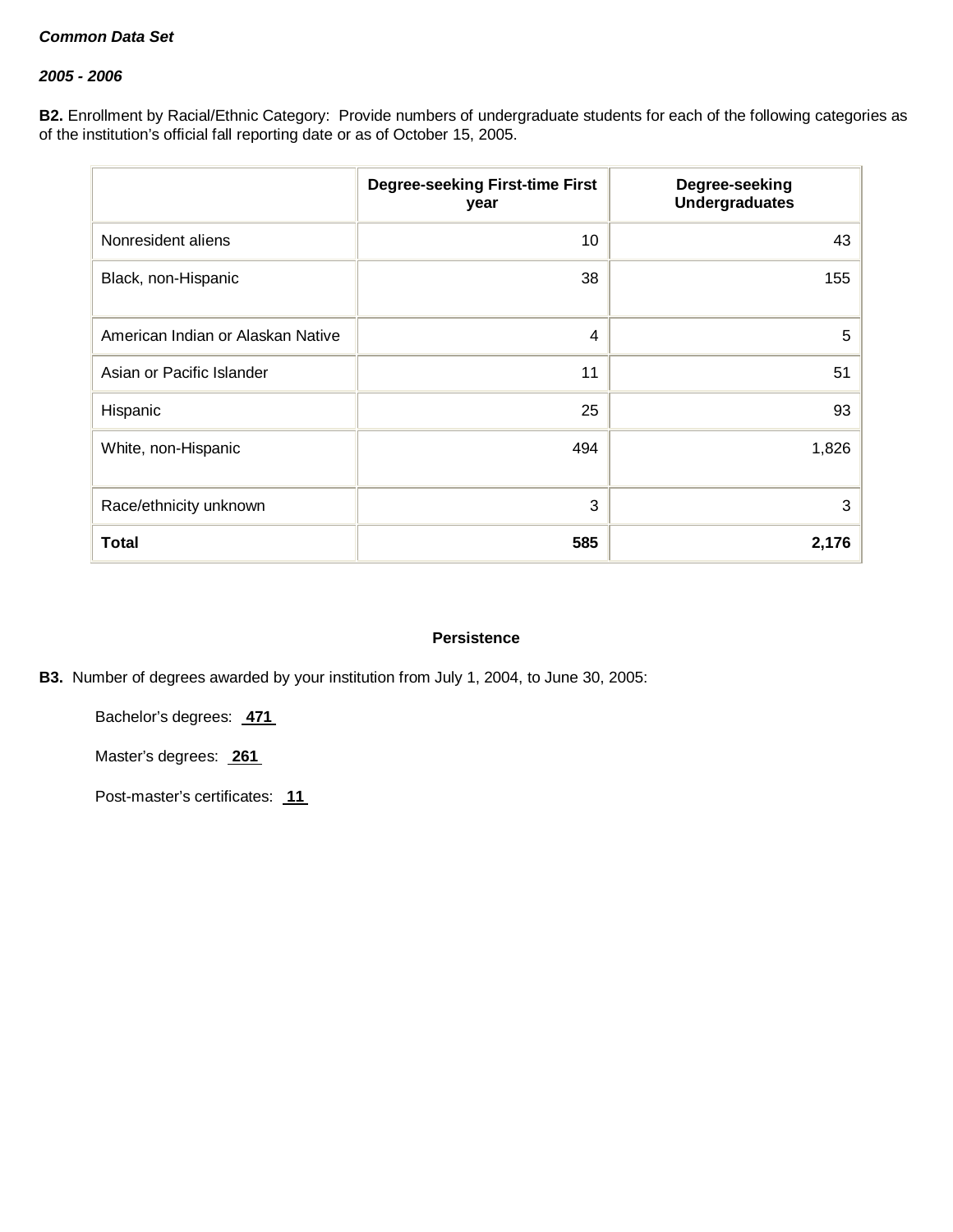#### **Graduation Rates**

The items in this section correspond to data elements collected by the IPEDS Web-based Data Collection System's Graduation Rate Survey (GRS). For complete instructions and definitions of data elements, see the IPEDS GRS instructions and glossary on the 2005 Web-based survey.

#### **For Bachelor's or Equivalent Programs**

Report for the cohort of full-time first-time bachelor's (or equivalent) degree-seeking undergraduate students who entered in fall 1998. Include in the cohort those who entered your institution during the summer term preceding fall 1998.

**B4.** Initial 1998 cohort of first-time, full-time bachelor's (or equivalent) degree-seeking undergraduate students; total all students: **484**

**B5.** Of the initial 1998 cohort, how many did not persist and did not graduate for the following reasons: deceased, permanently disabled, armed forces, foreign aid service of the federal government, or official church missions; total allowable exclusions: **1**

**B6.** Final 1998 cohort, after adjusting for allowable exclusions: **483** (Subtract question B5 from question B4)

**B7.** Of the initial 1998 cohort, how many completed the program in four years or less (by August 31, 2002): **277**

**B8.** Of the initial 1998 cohort, how many completed the program in more than four years but in five years or less (after August 31, 2002 and by August 31, 2003): **33**

**B9.** Of the initial 1998 cohort, how many completed the program in more than five years but in six years or less (after August 31, 2003 and by August 31, 2004): **8**

**B10**. Total graduating within six years (sum of questions B7, B8, and B9): **318**

**B11.** Six-year graduation rate for 1998 cohort (question B10 divided by question B6): **66 %**

#### **Retention Rates**

Report for the cohort of all full-time, first-time bachelor's (or equivalent) degree-seeking undergraduate students who entered in fall 2004 (or the preceding summer term). The initial cohort may be adjusted for students who departed for the following reasons: death, permanent disability, or service in the armed forces, foreign aid service of the federal government or official church missions. No other adjustments to the initial cohort should be made.

**B22.** For the cohort of all full-time bachelor's (or equivalent) degree-seeking undergraduate students who entered your institution as freshmen in fall 2004 (or the preceding summer term), what percentage was enrolled at your institution as of the date your institution calculates its official enrollment in fall 2005? **82 %**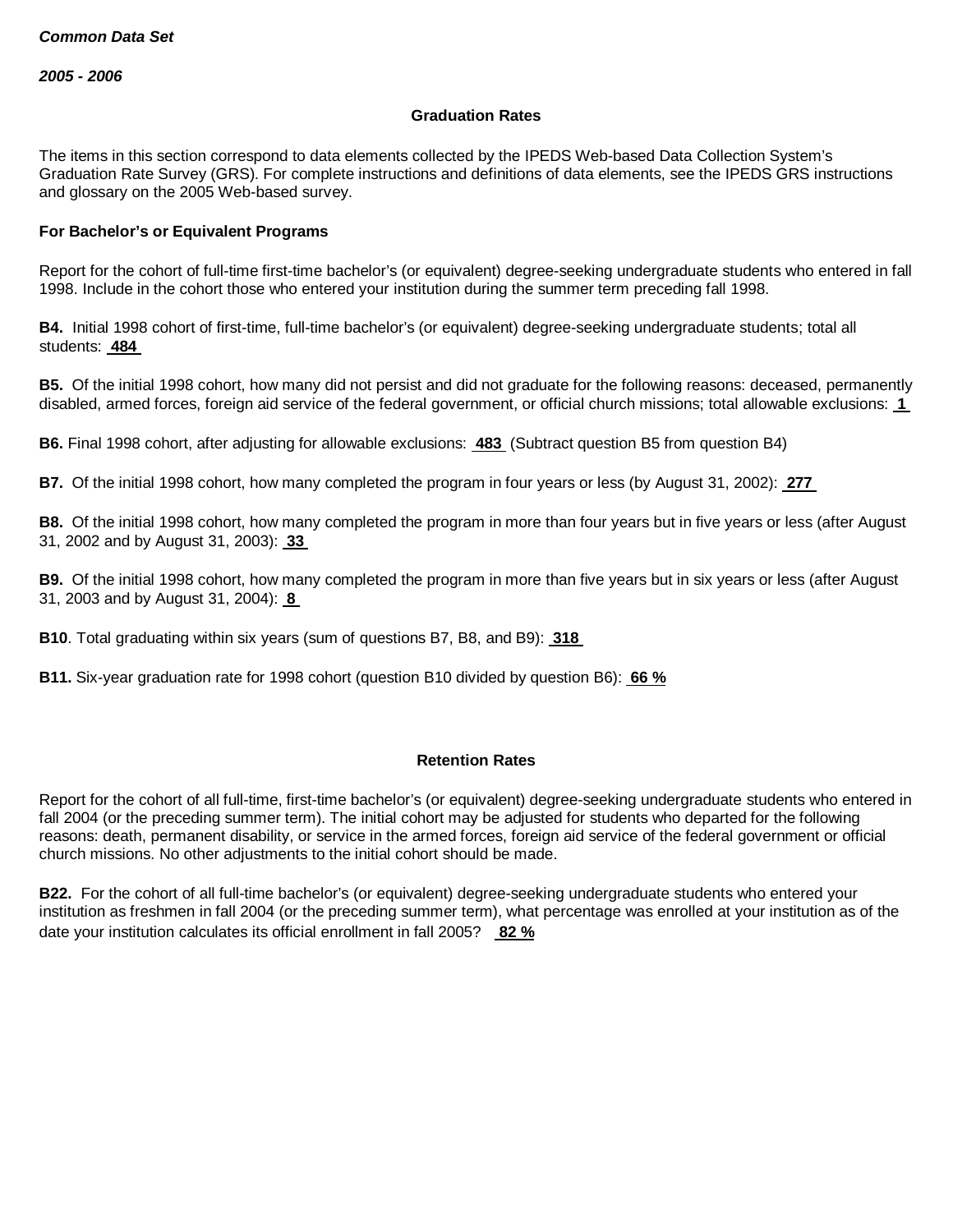## *C. First-Time, First-Year (Freshman) Admission*

#### **Applications**

**C1.** First-time, first-year (freshman) students**:** Provide the number of degree-seeking, first-time, first-year students who applied, were admitted, and enrolled (full- or part-time) in fall 2005. Include early decision, early action, and students who began studies during summer in this cohort. Applicants should include only those students who fulfilled the requirements for consideration for admission (i.e., who completed actionable applications) and who have been notified of one of the following actions: admission, nonadmission, placement on waiting list, or application withdrawn (by applicant or institution). Admitted applicants should include wait-listed students who were subsequently offered admission.

Total first-time, first-year (freshman) men who applied: **1,710**

Total first-time, first-year (freshman) women who applied: **203**

Total first-time, first-year (freshman) men who were admitted: **1,369**

Total first-time, first-year (freshman) women who were admitted: **127**

Total full-time, first-time, first-year (freshman) men who enrolled: **543**

Total part-time, first-time, first-year (freshman) men who enrolled: **0**

Total full-time, first-time, first-year (freshman) women who enrolled: **42**

Total part-time, first-time, first-year (freshman) women who enrolled: **0**

**C2.** Freshman wait-listed students (students who met admission requirements but whose final admission was contingent on space availability):

Do you have a policy of placing students on a waiting list? No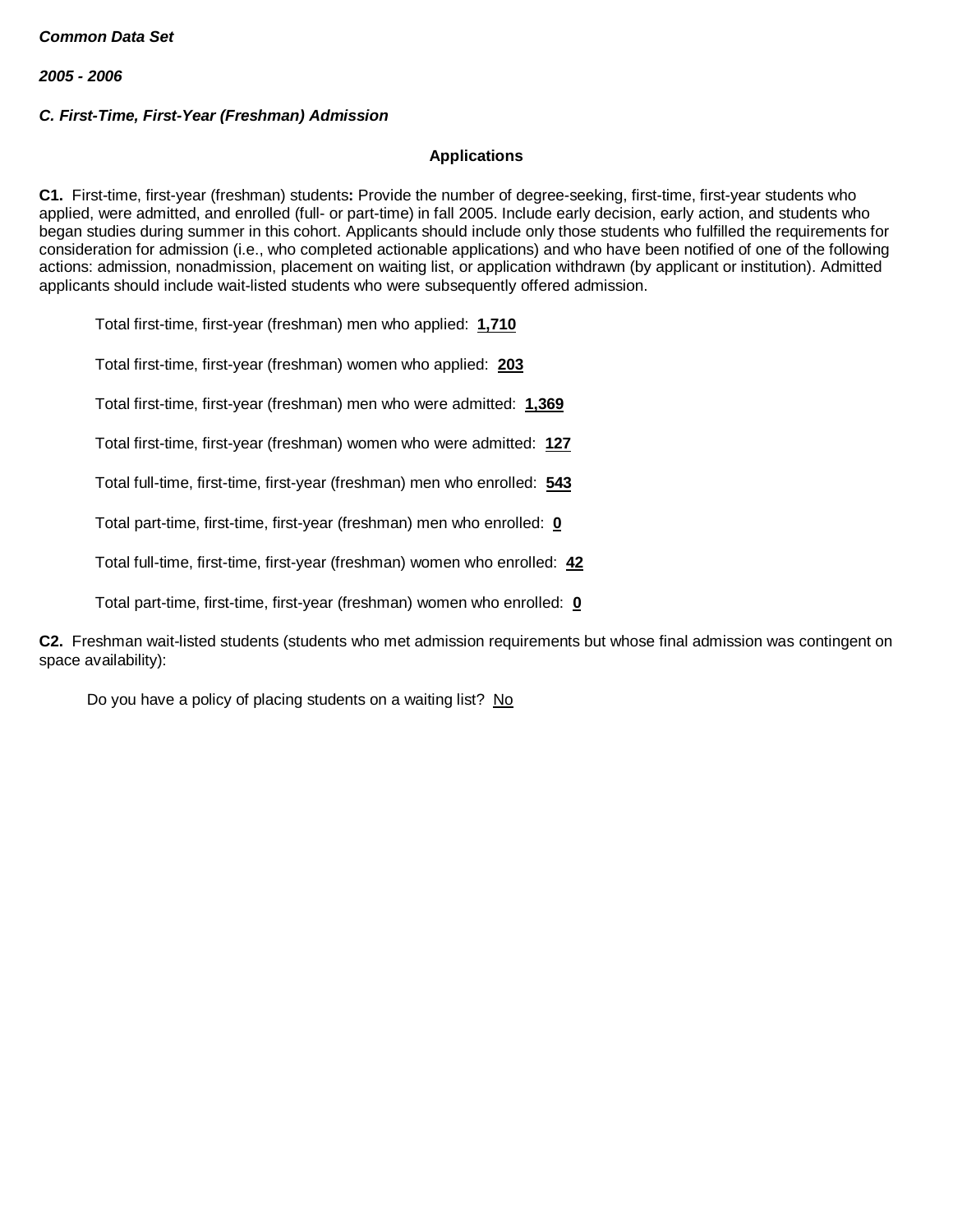### **Admission Requirements**

**C3.** High school completion requirement:

Check the appropriate box to identify your high school completion requirement for degree-seeking entering students:

## **High school diploma is required and GED is accepted**

**C4.** Does your institution require or recommend a general college-preparatory program for degree-seeking students?

#### **Require**

**C5.** Distribution of high school units required and/or recommended: Specify the distribution of academic high school course units required and/or recommended of all or most degree-seeking students using Carnegie units (one unit equals one year of study or its equivalent). If you use a different system for calculating units, please convert.

|                                  | <b>Units Required</b>   | <b>Units Recommended</b> |
|----------------------------------|-------------------------|--------------------------|
| Total academic units             | 20                      |                          |
| English                          | $\overline{\mathbf{4}}$ |                          |
| Mathematics                      | 3                       |                          |
| Science                          | 3                       |                          |
| Of these, units that must be lab | 3                       |                          |
| Foreign language                 | $\overline{2}$          |                          |
| Social studies                   | 2                       |                          |
| History                          | 1                       |                          |
| Academic electives               | $\overline{4}$          |                          |
| Other: PE or ROTC                |                         |                          |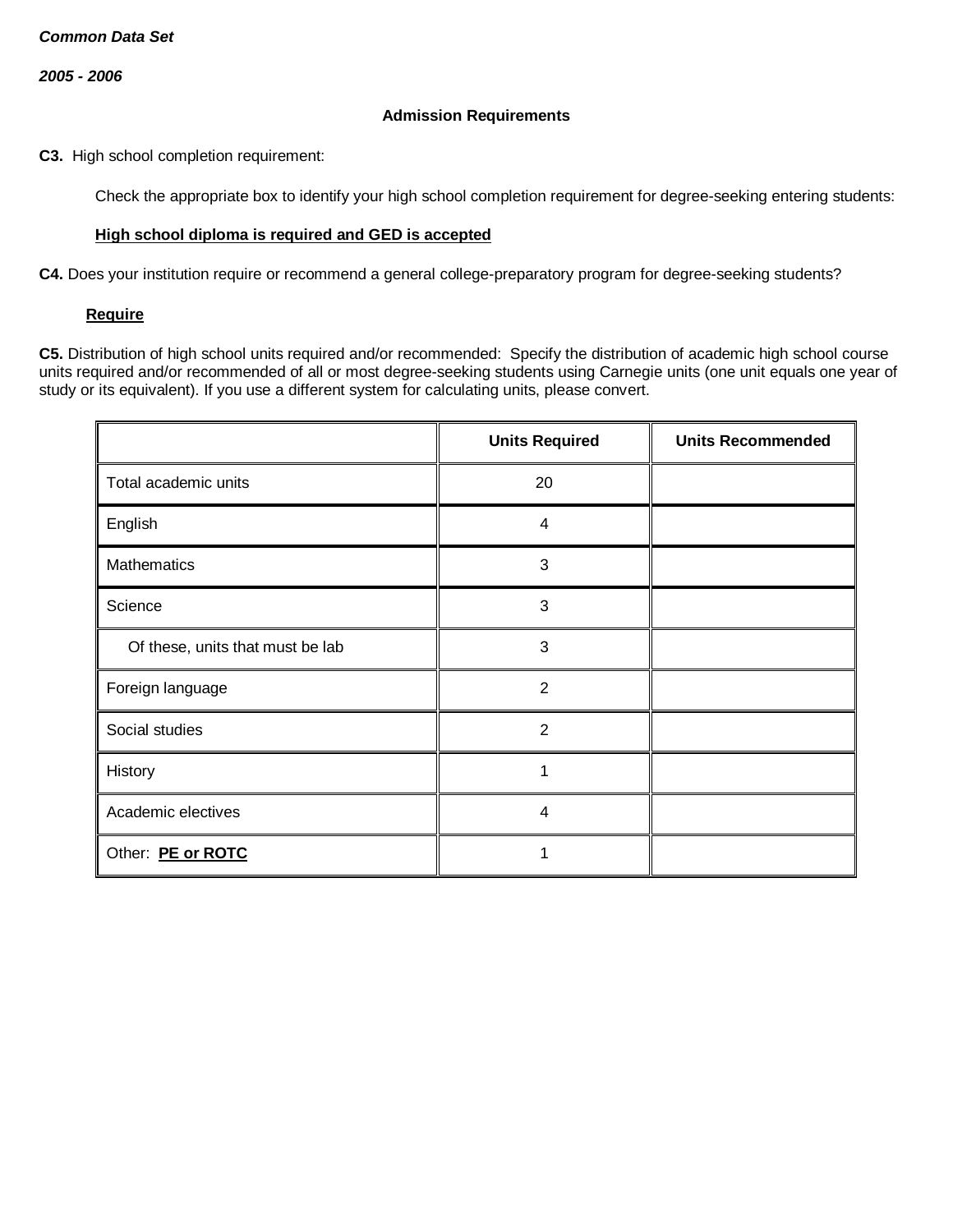## **Basis for Selection**

**C6.** Do you have an open admission policy, under which virtually all secondary school graduates or students with GED equivalency diplomas are admitted without regard to academic record, test scores, or other qualifications? **No**

**C7.** Relative importance of each of the following academic and nonacademic factors in your first-time, first-year, degreeseeking (freshman) admission decisions.

|                                   | <b>Very Important</b>     | Important                 | <b>Considered</b>         | <b>Not</b><br><b>Considered</b> |
|-----------------------------------|---------------------------|---------------------------|---------------------------|---------------------------------|
| <b>Academic</b>                   |                           |                           |                           |                                 |
| Rigor of secondary school record  |                           | $\pmb{\mathsf{X}}$        |                           |                                 |
| Class rank                        |                           |                           | $\boldsymbol{\mathsf{X}}$ |                                 |
| Academic GPA                      | $\boldsymbol{\mathsf{X}}$ |                           |                           |                                 |
| Standardized test scores          | $\boldsymbol{\mathsf{X}}$ |                           |                           |                                 |
| <b>Application Essay</b>          |                           |                           |                           | $\boldsymbol{\mathsf{X}}$       |
| Recommendation                    |                           |                           | $\pmb{\chi}$              |                                 |
|                                   |                           |                           |                           |                                 |
| <b>Nonacademic</b>                |                           |                           |                           |                                 |
| Interview                         |                           |                           | $\pmb{\chi}$              |                                 |
| <b>Extracurricular activities</b> |                           | $\pmb{\mathsf{X}}$        |                           |                                 |
| Talent/ability                    |                           | $\pmb{\mathsf{X}}$        |                           |                                 |
| Character/personal qualities      |                           | $\boldsymbol{\mathsf{X}}$ |                           |                                 |
| First generation                  |                           |                           | $\boldsymbol{\mathsf{X}}$ |                                 |
| Alumni/ae relation                |                           |                           | X                         |                                 |
| Geographical residence            |                           |                           | $\boldsymbol{\mathsf{X}}$ |                                 |
| State residency                   |                           | $\pmb{\chi}$              |                           |                                 |
| Religious affiliation/commitment  |                           |                           |                           | $\pmb{\mathsf{X}}$              |
| Racial/ethnic status              |                           |                           |                           | $\pmb{\mathsf{X}}$              |
| Volunteer work                    |                           |                           | $\pmb{\mathsf{X}}$        |                                 |
| Work experience                   |                           |                           |                           | $\boldsymbol{\mathsf{X}}$       |
| Level of applicant's interest     | X                         |                           |                           |                                 |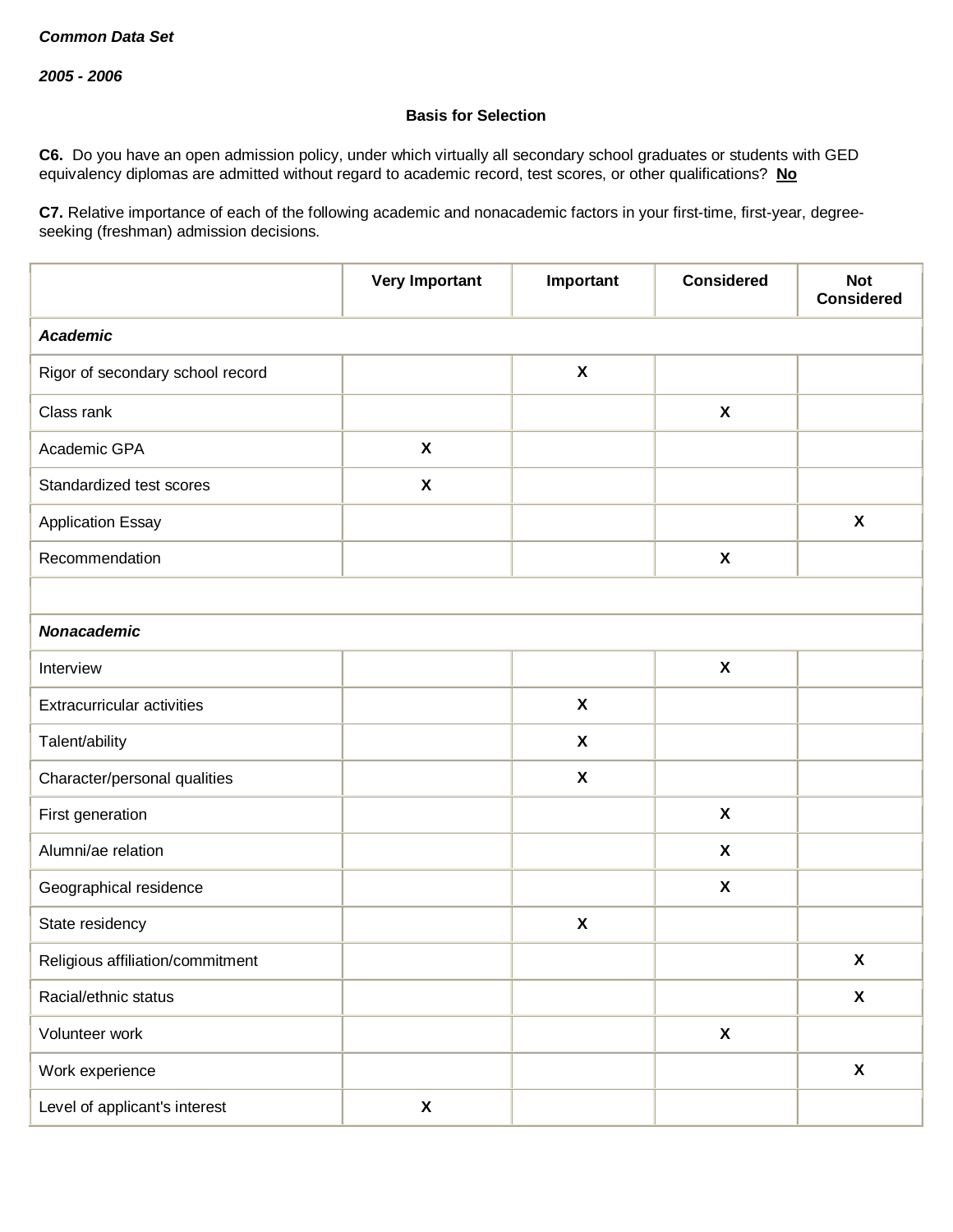*2005 - 2006*

## **SAT and ACT Policies**

#### **C8.** Entrance exams:

A. Does your institution make use of SAT, ACT, or SAT Subject Test scores in admission decisions for first-time, firstyear, degree-seeking applicants? **Yes**

If yes, place check marks in the appropriate boxes below to reflect your institution's policies for use in admission for Fall 2007.

|                                  |                | <b>ADMISSION</b> |                            |                                        |                 |
|----------------------------------|----------------|------------------|----------------------------|----------------------------------------|-----------------|
|                                  | <b>Require</b> | Recommend        | <b>Require for</b><br>Some | <b>Consider If</b><br><b>Submitted</b> | <b>Not Used</b> |
| SAT or ACT                       | X              |                  |                            |                                        |                 |
| ACT only                         |                |                  |                            |                                        |                 |
| SAT only                         |                |                  |                            |                                        |                 |
| SAT and SAT Subject Tests        |                |                  |                            |                                        |                 |
| SAT and SAT Subject Tests or ACT |                |                  |                            |                                        |                 |
| <b>SAT Subject Tests</b>         |                |                  |                            |                                        |                 |

B. If your institution will make use of the ACT in admission decisions for first-time, first-year, degree-seeking applicants for Fall 2007, please indicate which ONE of the following applies.

#### **ACT with Writing component required**

C. Please indicate how your institution will use the SAT or ACT writing component: check all that apply:

#### **No college policy as of now**

D. In addition, does your institution use applicants' test scores for academic advising?

#### **Yes**

F. Latest date by which SAT or ACT scores must be received for fall-term admission:

- G. Latest date by which SAT Subject Test scores must be received for fall-term admission:
- F. If necessary, use this space to clarify your test policies:

# **Rolling Admissions: No Deadlines**

G. Please indicate which tests your institution uses for placement (e.g., state tests):

## **N/A**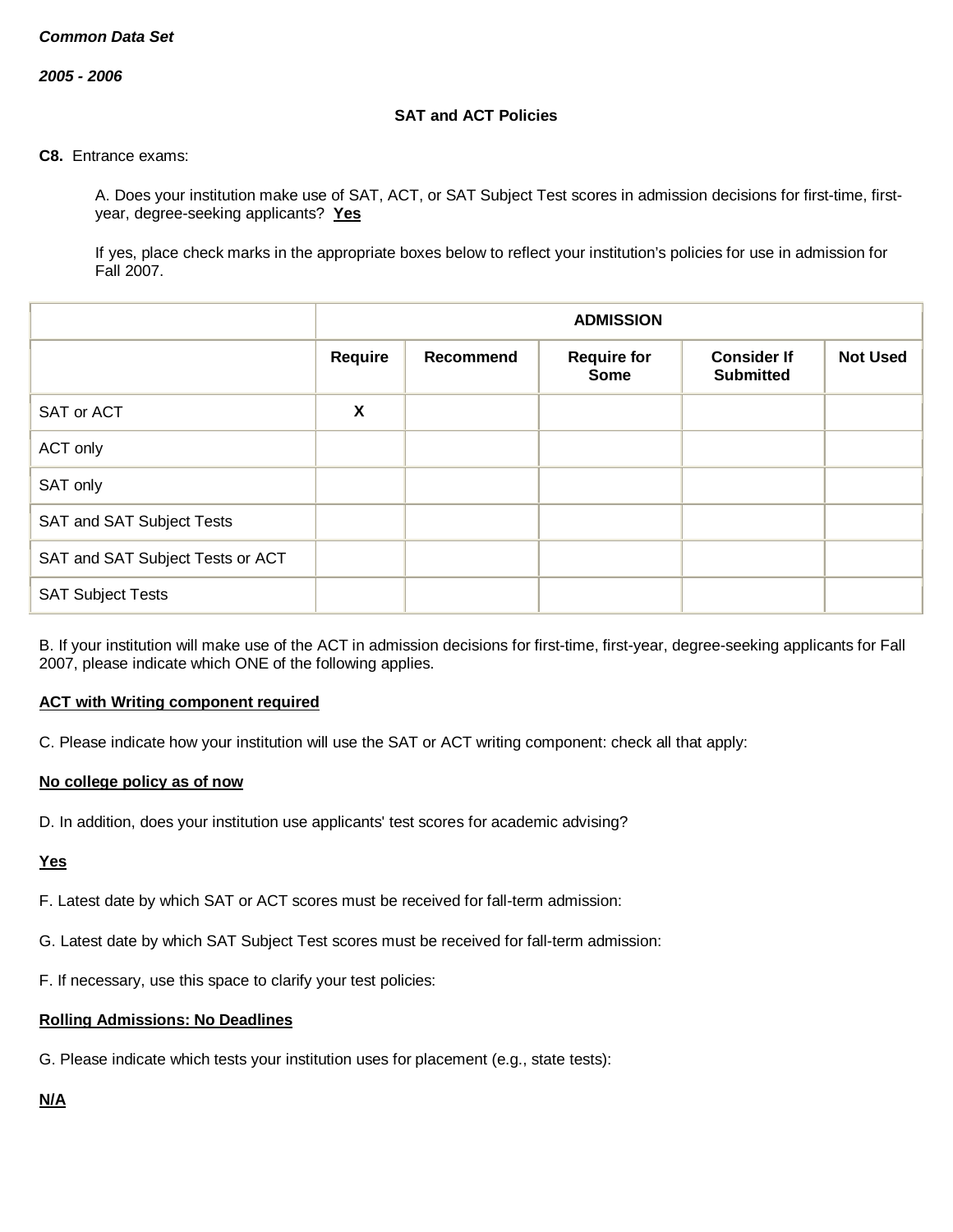### **Freshman Profile**

Provide percentages for ALL enrolled, degree-seeking, full-time and part-time, first-time, first-year (freshman) students enrolled in fall 2005, including students who began studies during summer, international students/nonresident aliens, and students admitted under special arrangements.

**C9.** Percent and number of first-time, first-year (freshman) students enrolled in fall 2005 who submitted national standardized (SAT/ACT) test scores:

Include information for ALL enrolled, degree-seeking, first-time, first-year (freshman) students who submitted test scores. Do not include partial test scores (e.g., mathematics scores but not verbal for a category of students) or combine other standardized test results (such as TOEFL) in this item. SAT scores should be recentered scores. The 25th percentile is the score that 25 percent scored at or below; the 75th percentile score is the one that 25 percent scored at or above.

Percent submitting SAT scores: **82%** Number submitting SAT scores: **481**

Percent submitting ACT scores: **17%** Number submitting ACT scores: **98**

|                      | 25th Percentile | <b>75th Percentile</b> |
|----------------------|-----------------|------------------------|
| <b>SAT I Verbal</b>  | 480             | 600                    |
| SAT I Math           | 500             | 600                    |
| <b>ACT Composite</b> | 20              | 24                     |
| <b>ACT English</b>   |                 |                        |
| <b>ACT Math</b>      |                 |                        |

Percent of first-time, first-year (freshman) students with scores in each range:

|         | <b>SAT I Verbal</b> | <b>SAT I Math</b> |
|---------|---------------------|-------------------|
| 700-800 | 4.2%                | 3.1%              |
| 600-699 | 21.8%               | 22.7%             |
| 500-599 | 41.4%               | 53.6%             |
| 400-499 | 32.0%               | 20.4%             |
| 300-399 | 0.6%                | 0.2%              |
| 200-299 | 0.0%                | 0.0%              |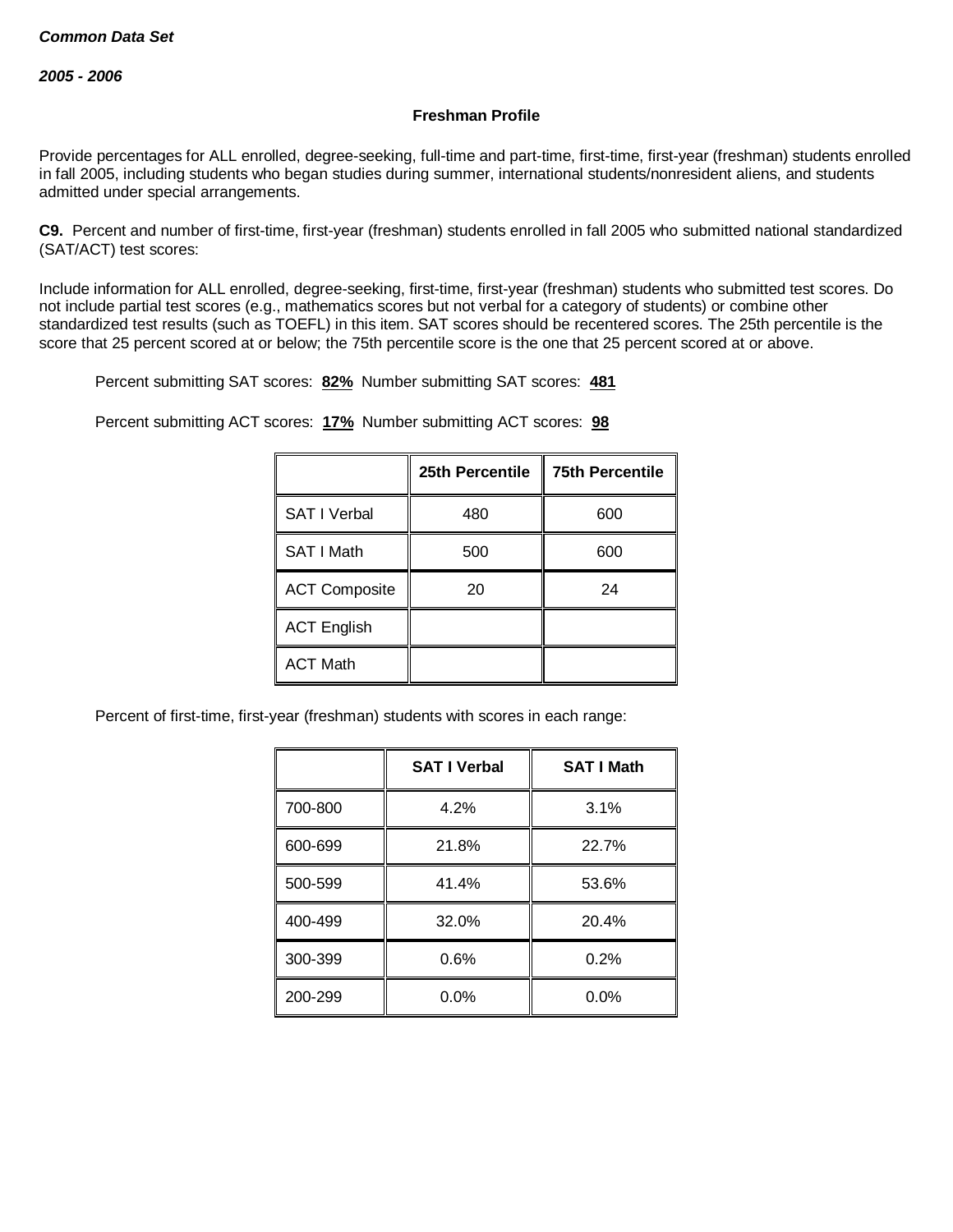#### *2005 - 2006*

|           | <b>ACT</b><br><b>Composite</b> | <b>ACT English</b> | <b>ACT Math</b> |
|-----------|--------------------------------|--------------------|-----------------|
| 30-36     | 6.1%                           |                    |                 |
| 24-29     | 27.6%                          |                    |                 |
| 18-23     | 66.3%                          |                    |                 |
| $12 - 17$ | 0.0%                           |                    |                 |
| $6 - 11$  | 0.0%                           |                    |                 |
| Below 6   | 0.0%                           |                    |                 |

**C10.** Percent of all degree-seeking, first-time, first-year (freshman) students who had high school class rank within each of the following ranges (report information for those students from whom you collected high school rank information).

Percent in top tenth of high school graduating class: **9.2%**

Percent in top quarter of high school graduating class: **31.1%**

Percent in top half of high school graduating class: **66.5%**

Percent in bottom half of high school graduating class: **33.5%**

Percent in bottom quarter of high school graduating class: **8.5%**

Percent of total first-time, first-year (freshman) students who submitted high school class rank: **80%**

**C11.** Percentage of all enrolled, degree-seeking, first-time, first-year (freshman) students who had high school grade-point averages within each of the following ranges (using 4.0 scale). Report information only for those students from whom you collected high school GPA.

Percent who had GPA of 3.75 and higher: **19.5%**

Percent who had GPA between 3.50 and 3.74: **14.5%**

Percent who had GPA between 3.25 and 3.49: **18.5%**

Percent who had GPA between 3.00 and 3.24: **15.4%**

Percent who had GPA between 2.50 and 2.99: **23.4%**

Percent who had GPA between 2.00 and 2.49: **8.5%**

Percent who had GPA between 1.0 and 1.99: **0.2%**

Percent who had GPA below 1.0: **0.0%**

**C12.** Average high school GPA of all degree-seeking, first-time, first-year (freshman) students who submitted GPA: **3.24**

Percent of total first-time, first-year (freshman) students who submitted high school GPA: **100%**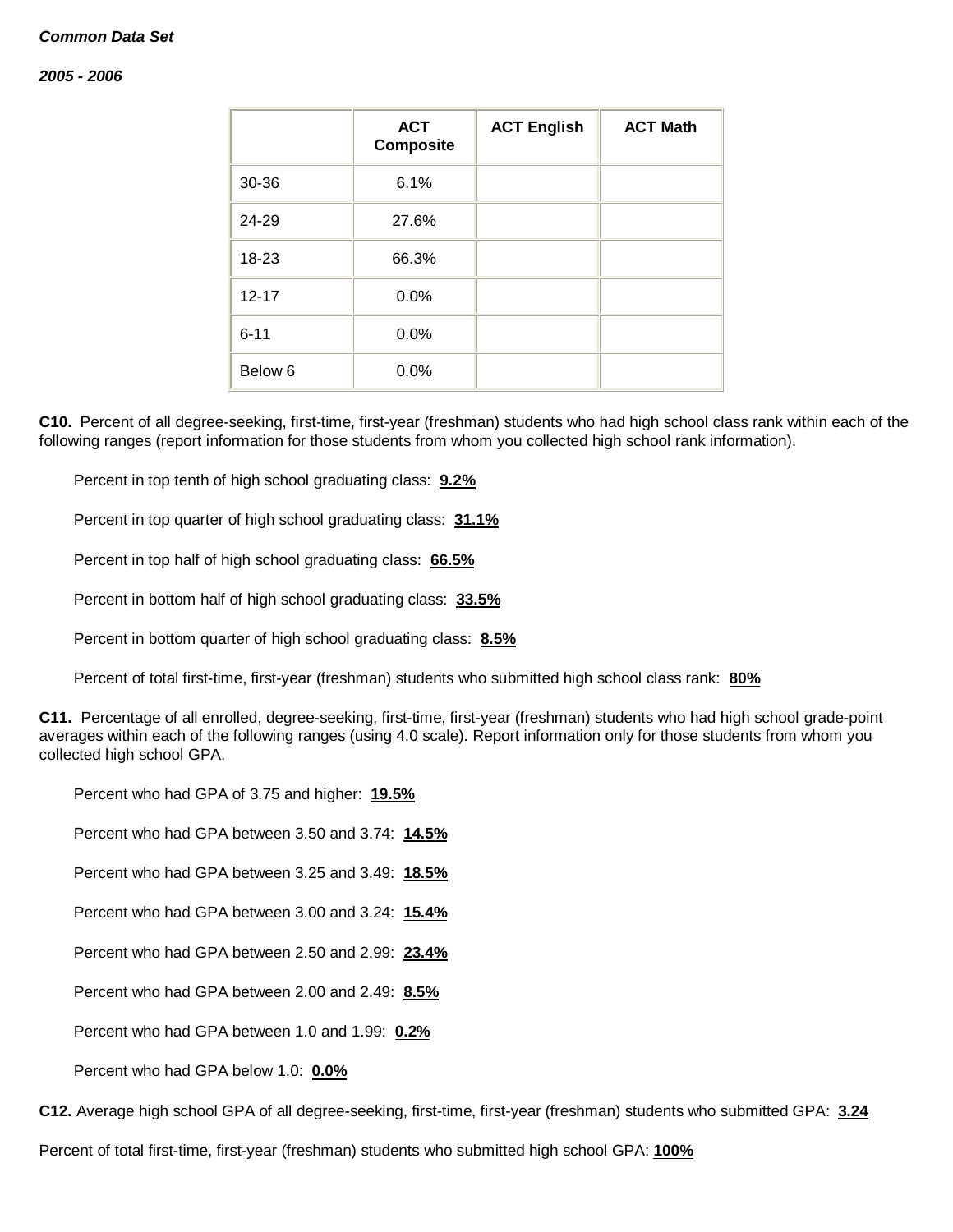*2005 - 2006*

## **Admission Policies**

**C13.** Application fee:

Does your institution have an application fee? **Yes**

Amount of application fee: **\$40**

Can it be waived for applicants with financial need? **Yes**

If you have an application fee and an on-line application option, please indicate policy for students who apply on-line:

#### **Same fee**

Can on-line application fee be waived for applicants with financial need? **No**

**C14.** Application closing date:

Does your institution have an application closing date? **No**

- **C15.** Are first-time, first-year students accepted for terms other than the fall? **No**
- **C16.** Notification to applicants of admission decision sent:

On a rolling basis beginning (date): **July 15**

**C17.** Reply policy for admitted applicants*:*

Must reply by (date): **May 1**

**C18.** Deferred admission: Does your institution allow students to postpone enrollment after admission? **No**

**C19.** Early admission of high school students: Does your institution allow high school students to enroll as full-time, first-time, first-year (freshman) students one year or more before high school graduation? **No**

**C20.** Common application: Will you accept the Common Application distributed by the National Association of Secondary School Principals if submitted? **No**

Is your college a member of the Common Application Group? **No**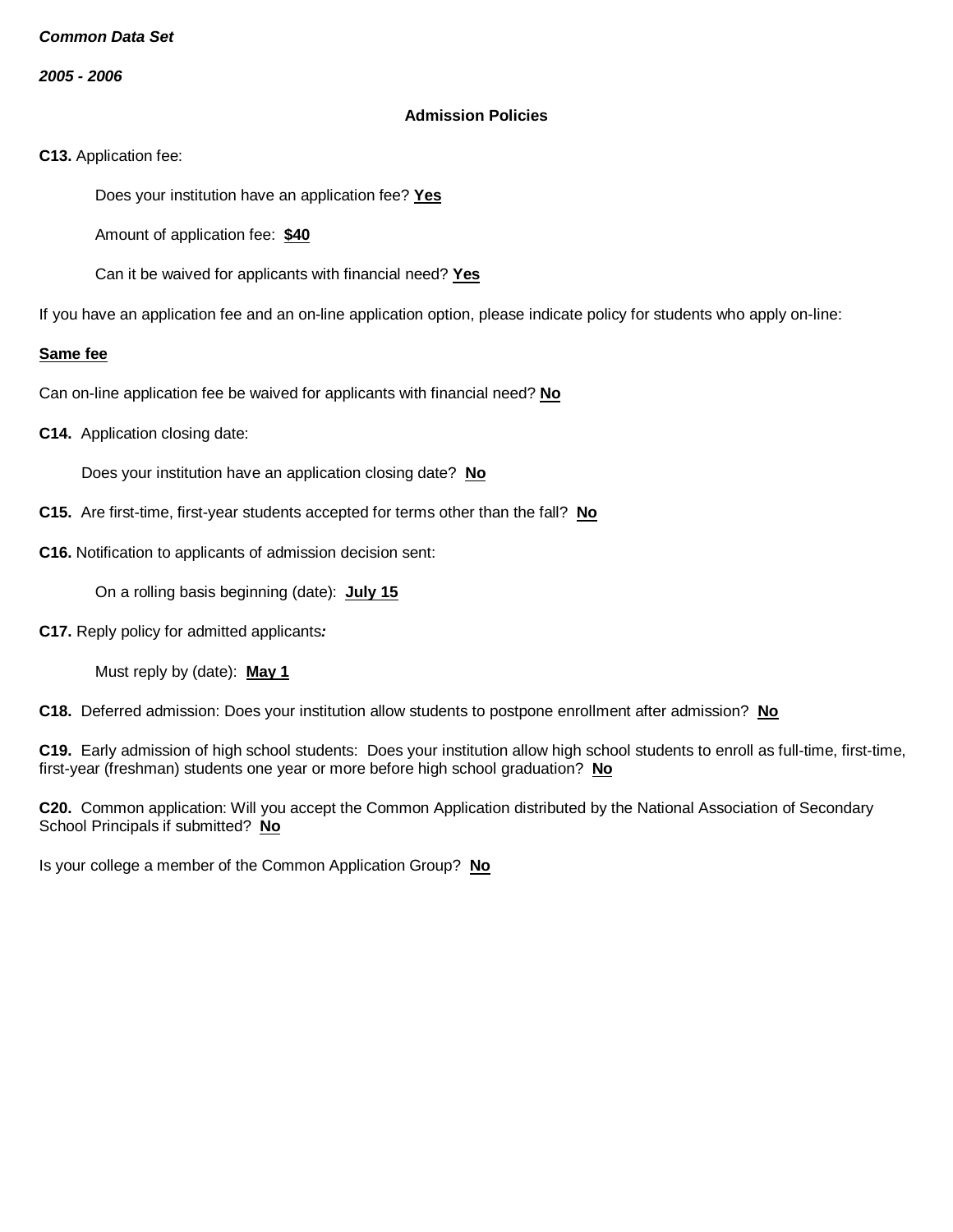### **Early Decision and Early Action Plans**

**C21.** Early decision: Does your institution offer an early decision plan (an admission plan that permits students to apply and be notified of an admission decision well in advance of the regular notification date and that asks students to commit to attending if accepted) for first-time, first-year (freshman) applicants for fall enrollment? **Yes**

First or only early decision plan closing date: **October 26**

First or only early decision plan notification date: **Rolling - as received**

For the Fall 2005 entering class:

Number of early decision plan applications received by your institution: **120**

Number of applicants admitted under early decision plan: **119**

Please provide significant details about your early decision plan:

#### **Notified as application completed and evaluated.**

**C22.** Early action: Do you have a nonbinding early action plan whereby students are notified of an admission decision well in advance of the regular notification date but do not have to commit to attending your college? **No**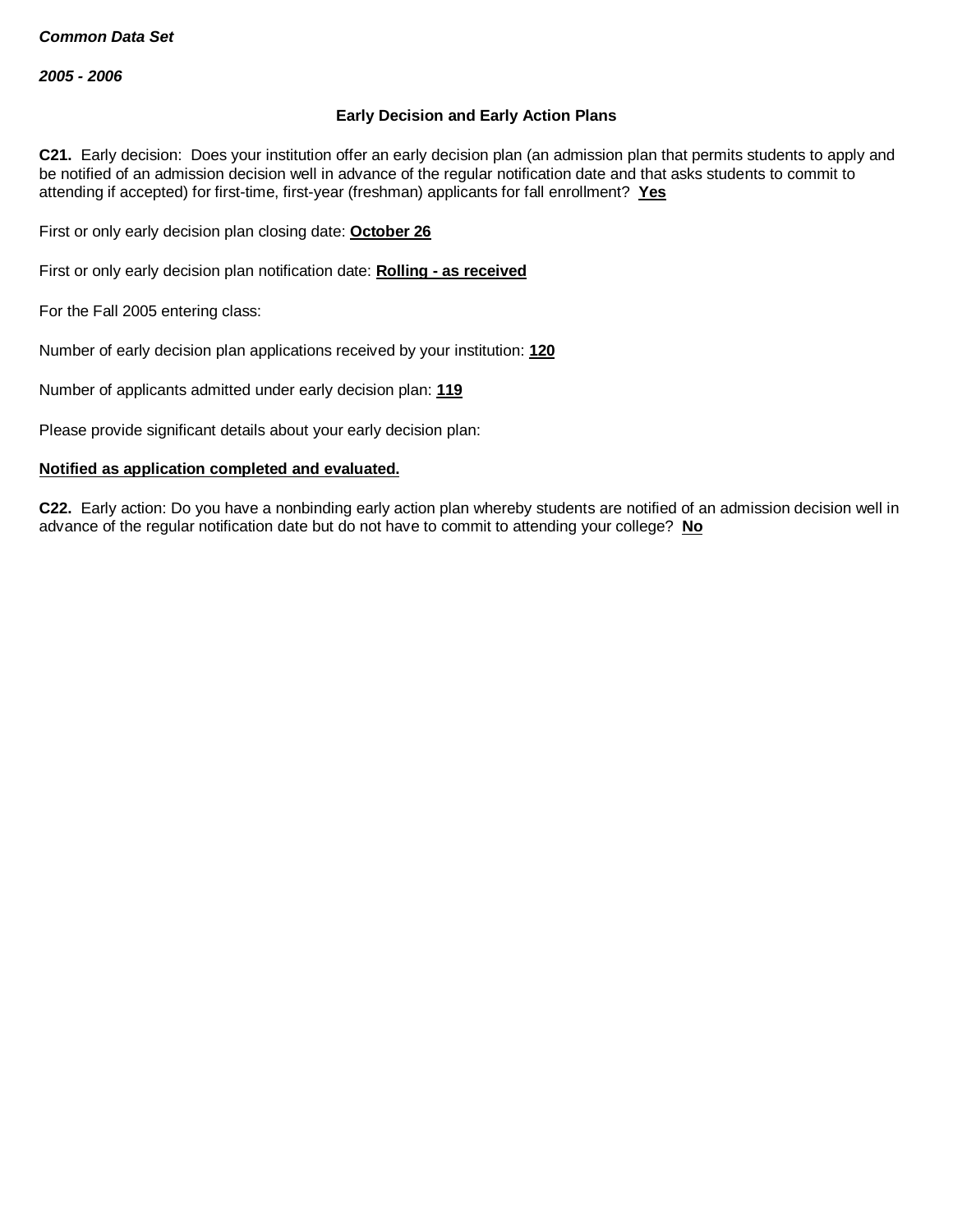*2005 - 2006*

# *D. Transfer Admission*

## **Fall Applicants**

**D1.** Does your institution enroll transfer students? **Yes**

If yes, may transfer students earn advanced standing credit by transferring credits earned from course work completed at other colleges/universities? **Yes**

**D2.** Provide the number of students who applied, were admitted, and enrolled as degree-seeking transfer students in fall 2005.

|       | <b>Applicants</b> | <b>Admitted</b><br><b>Applicants</b> | <b>Enrolled</b><br><b>Applicants</b> |
|-------|-------------------|--------------------------------------|--------------------------------------|
| Men   | 129               | 79                                   | 40                                   |
| Women | 13                |                                      |                                      |
| Total | 142               | 86                                   | 41                                   |

#### **Application for Admission**

**D3.** Indicate terms for which transfers may enroll: **Fall**

**D4.** Must a transfer applicant have a minimum number of credits completed or else must apply as an entering freshman? **Yes**

If yes, what is the minimum number of credits and the unit of measure? **24 semester hours**

**D5.** Indicate all items required of transfer students to apply for admission:

|                                                         | <b>Required of</b><br>All | Recommended<br>of All | Recommended<br>of Some | <b>Required of</b><br><b>Some</b> | Not required |
|---------------------------------------------------------|---------------------------|-----------------------|------------------------|-----------------------------------|--------------|
| High school transcript                                  | X                         |                       |                        |                                   |              |
| College transcript(s)                                   | X                         |                       |                        |                                   |              |
| Essay or personal statement                             |                           |                       |                        |                                   | X            |
| Interview                                               |                           | X                     |                        |                                   |              |
| Standardized test scores                                | X                         |                       |                        |                                   |              |
| Statement of good standing<br>from prior institution(s) | X                         |                       |                        |                                   |              |

**D6.** If a minimum high school grade point average is required of transfer applicants, specify: **2.00** (on a 4.00 scale)

**D7**. If a minimum college grade point average is required of transfer applicants, specify: **2.00** (on a 4.00 scale)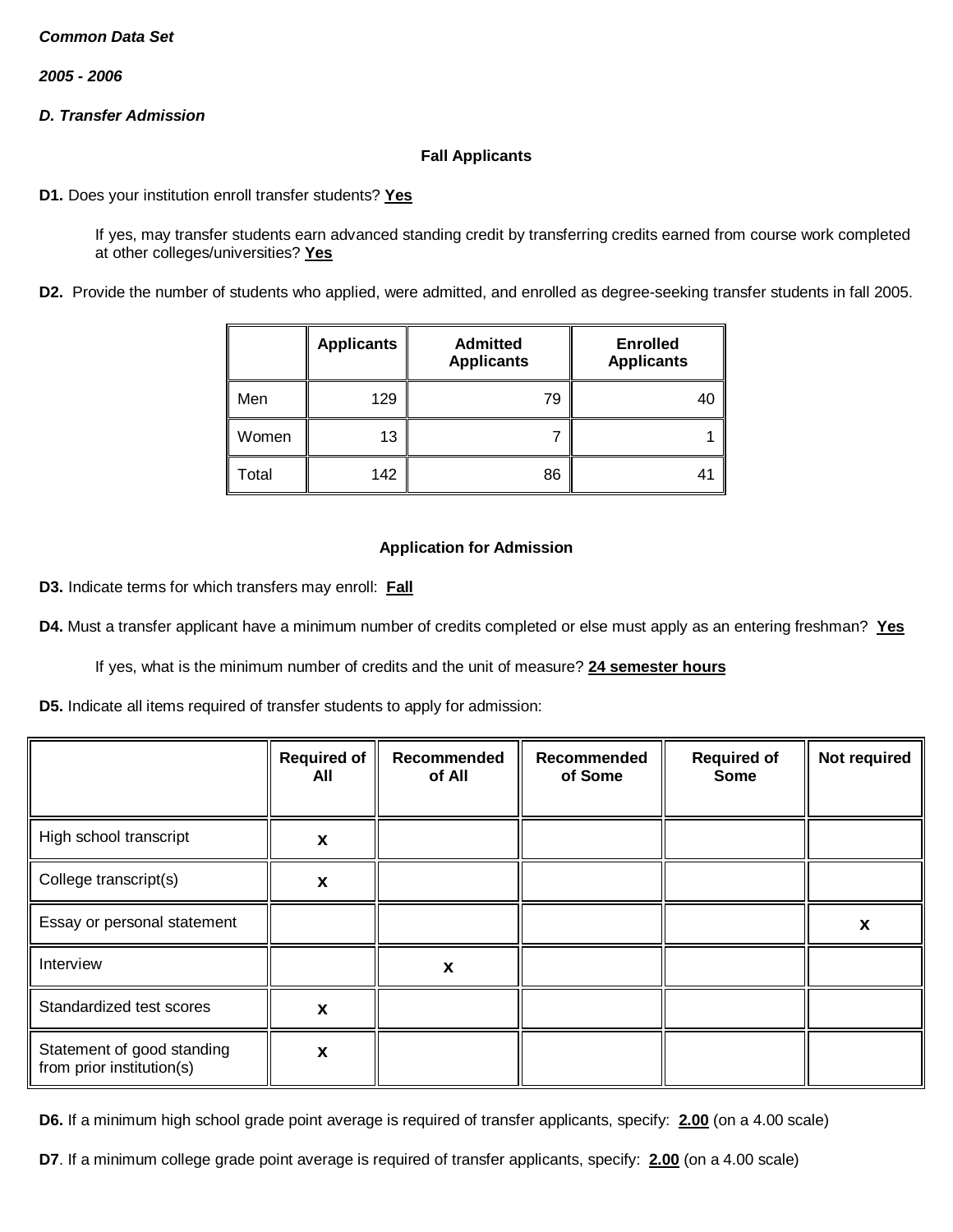## *2005 - 2006*

**D8**. List any other application requirements specific to transfer applicants: (none)

**D9.** List application priority, closing, notification, and candidate reply dates for transfer students. If applications are reviewed on a continuous or rolling basis, place a check mark in the "Rolling admission" column.

|        | <b>Priority Date</b> | <b>Closing Date</b> | <b>Notification</b><br><b>Date</b> | <b>Reply Date</b> | <b>Rolling</b><br><b>Admission</b> |
|--------|----------------------|---------------------|------------------------------------|-------------------|------------------------------------|
| Fall   |                      |                     |                                    |                   | X                                  |
| Winter |                      |                     |                                    |                   | X                                  |
| Spring |                      |                     |                                    |                   | X                                  |
| Summer |                      |                     |                                    |                   | X                                  |

**D10.** Does an open admission policy, if reported, apply to transfer students? **No**

**D11**. Describe additional requirements for transfer admission, if applicable: (none)

#### **Transfer Credit Policies**

- **D12.** Report the lowest grade earned for any course that may be transferred for credit: **C**
- **D13.** Maximum number of credits or courses that may be transferred from a two-year institution:
	- Number Unit type
- **D14.** Maximum number of credits or courses that may be transferred from a four-year institution:
	- Number **Unit type**
- **D15.** Minimum number of credits that transfers must complete at your institution to earn an associate degree: **N/A**
- **D16.** Minimum number of credits that transfers must complete at your institution to earn a bachelor<sup>n</sup>s degree: (see D17)
- **D17.** Describe other transfer credit policies:

#### **1. A transfer student must have completed a minimum of two semesters as a full-time student (minimum 12 hours each semester) maintaining a GPR of 2.0 (on a 4.0 scale).**

## **2. Students are required to earn at The Citadel a minimum of one-half the semester hours prescribed for their major course of study.**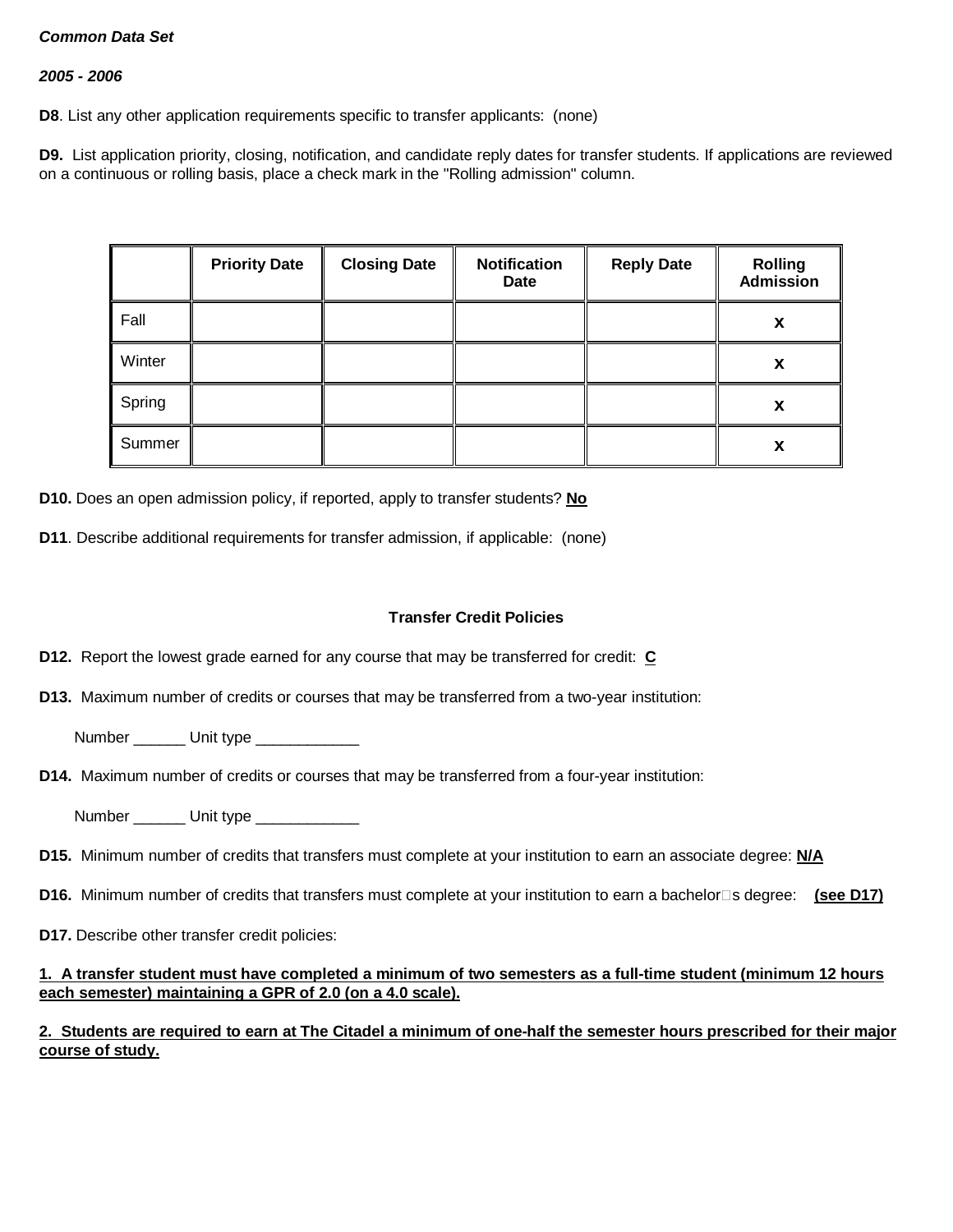*2005 - 2006*

# *E. Academic Offerings and Policies*

**E1.** Special study options: Identify those programs available at your institution. Refer to the glossary for definitions.

| Cooperative (work-study) program   |
|------------------------------------|
| Double major                       |
| English as a Second Language (ESL) |
| Honors program                     |
| Independent study                  |
| Internships                        |
| Study abroad                       |
| Teacher certification program      |

# **E3.** Areas in which all or most students are required to complete some course work prior to graduation:

| Computer literacy                 |
|-----------------------------------|
| English (including composition)   |
| Foreign languages                 |
| History                           |
| Other: ROTC                       |
| Mathematics                       |
| Sciences (biological or physical) |
| Social science                    |
|                                   |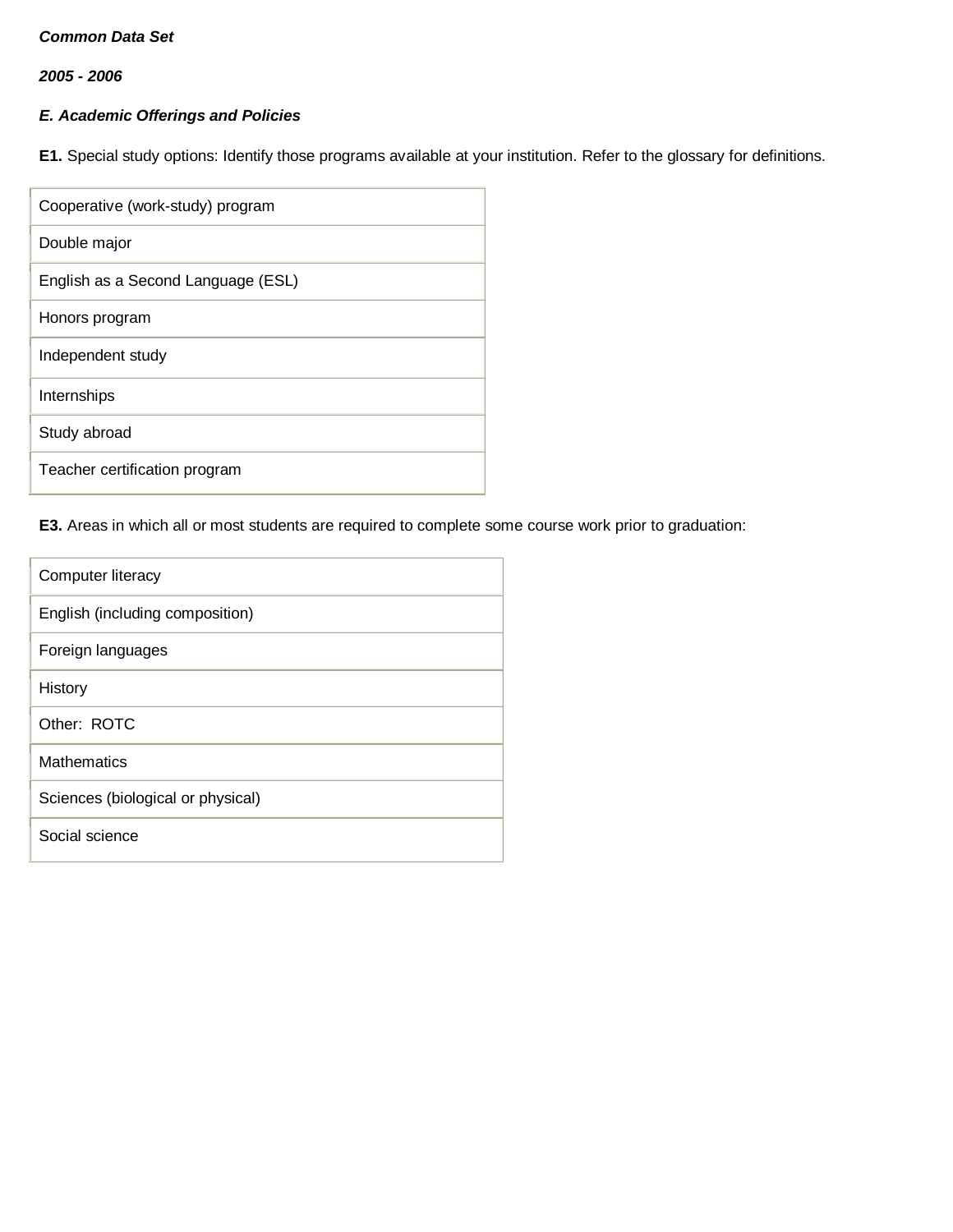*2005 - 2006*

# *F. Student Life*

**F1.** Percentages of first-time, first-year (freshman) students and all degree-seeking undergraduates enrolled in fall 2005 who fit the following categories:

|                                                                                 | First-time, first-year<br>(freshman) students | <b>Undergraduates</b> |
|---------------------------------------------------------------------------------|-----------------------------------------------|-----------------------|
| Percent who are from out of state (exclude international/nonresident<br>aliens) | 56%                                           | 51%                   |
| Percent of men who join fraternities                                            | N/A                                           | N/A                   |
| Percent of women who join sororities                                            | N/A                                           | <u>N/A</u>            |
| Percent who live in college-owned, -operated, or -affiliated housing            | 100%                                          | 100%                  |
| Percent who live off campus or commute                                          | <u>N/A</u>                                    | M/A                   |
| Percent of students age 25 and older                                            | <u>0%</u>                                     | <u>5%</u>             |
| Average age of full-time students                                               | <u>18</u>                                     | 20                    |
| Average age of all students (full- and part-time)                               | 18                                            | 20                    |

**F2.** Activities offered: Identify those programs available at your institution.

| Choral groups       | <b>Marching band</b>   | <b>Student government</b> |
|---------------------|------------------------|---------------------------|
| <b>Concert band</b> | <b>Music ensembles</b> | <b>Student newspaper</b>  |
| Drama/theater       | Pep band               | Yearbook                  |
| Literary magazine   | Jazz band              |                           |

**F3.** ROTC (program offered in cooperation with Reserve Officers Training Corps)

Army ROTC is offered: **On campus.**

Naval ROTC is offered: **On campus.**

Air Force ROTC is offered: **On campus.**

**F4.** Housing: Check all types of college-owned, -operated, or -affiliated housing available for undergraduates at your institution. **Coed dorms**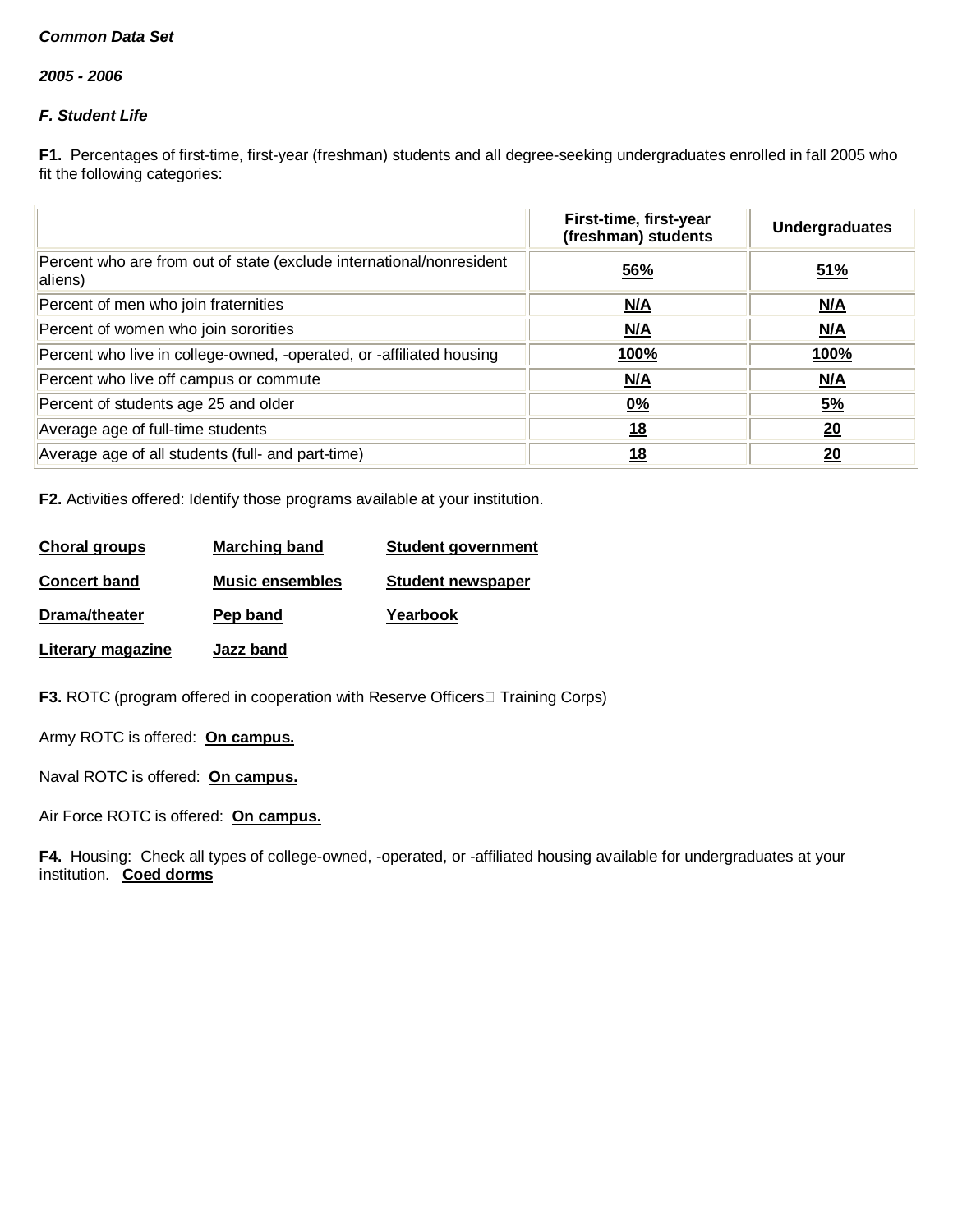*2005 - 2006*

*G. Annual Expenses*

Provide 2006-2007 academic year costs for the following categories that are applicable to your institution.

**Data will not be available until July 2006.**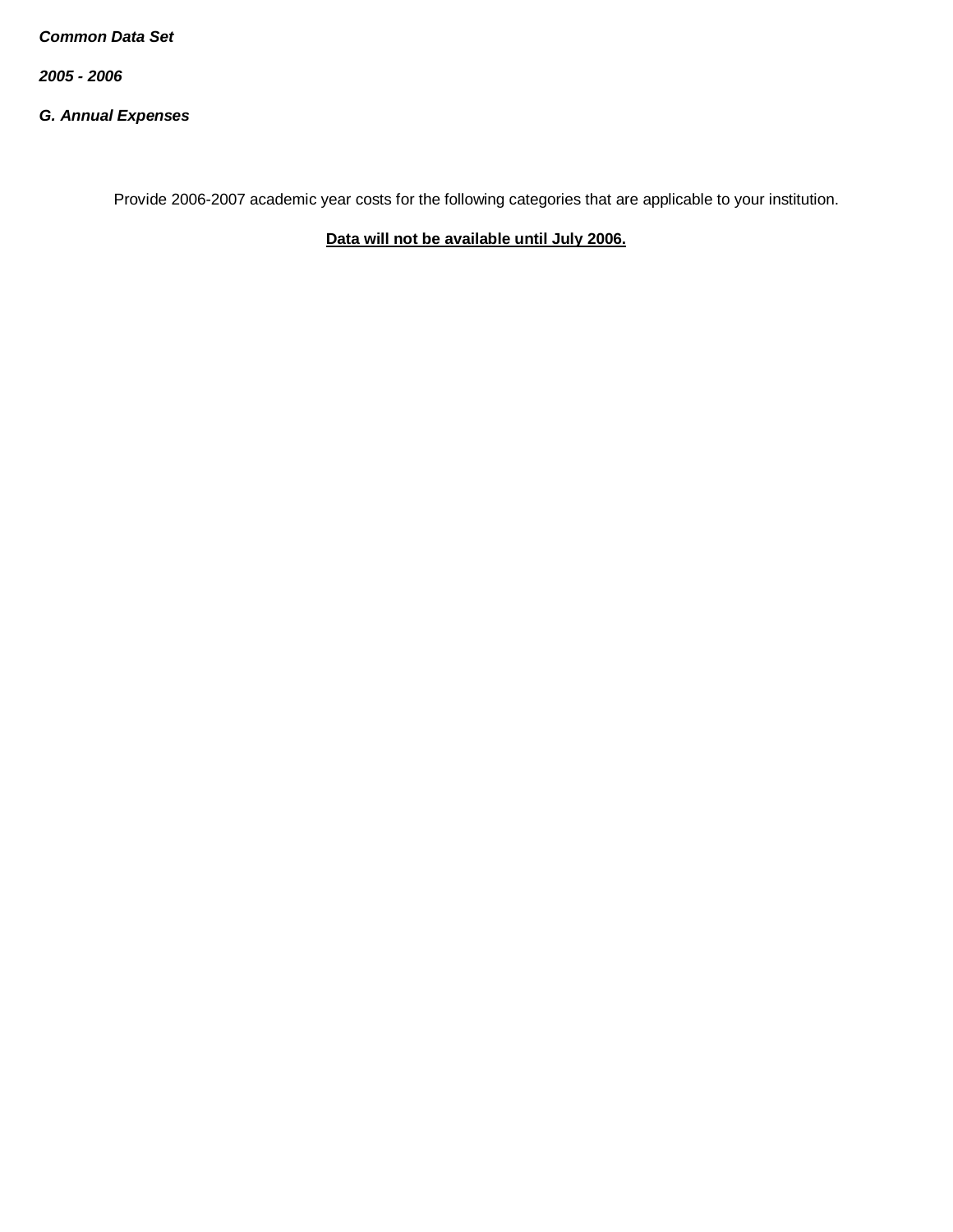*H. Financial Aid*

## **Aid Awarded to Enrolled Undergraduates**

**H1.** Enter total dollar amounts awarded to enrolled full-time and less than full-time degree-seeking undergraduates (using the same cohort reported in CDS Question B1, "total degree-seeking" undergraduates) in the following categories. Include aid awarded to international students (i.e., those not qualifying for federal aid). Aid that is non-need-based but that was used to meet need should be reported in the need-based aid columns.

Indicate the academic year for which data are reported for items H1, H2, H2A, and H6 below:

#### **2005-2006 estimated**

Which needs-analysis methodology does your institution use in awarding institutional aid?

|                                                                                                                                                                                           | Need-based  | Non-need-based |
|-------------------------------------------------------------------------------------------------------------------------------------------------------------------------------------------|-------------|----------------|
|                                                                                                                                                                                           | \$          | \$             |
| <b>Scholarships/Grants</b>                                                                                                                                                                |             |                |
| Federal                                                                                                                                                                                   | 1,053,038   |                |
| State (i.e., all states, not only the state in which your<br>institution is located)                                                                                                      | 965,917     | 878,722        |
| Institutional (endowment, alumni, or other institutional<br>awards) and external funds awarded by the college<br>excluding athletic aid and tuition waivers (which are<br>reported below) | 1,912,809   | 1,053,337      |
| Scholarships/grants from external sources (e.g., Kiwanis,<br>National Merit) not awarded by the college                                                                                   | 3,340,484   | 1,752,211      |
| <b>Total Scholarships/Grants</b>                                                                                                                                                          | 7,272,248   | 3,684,270      |
| Self-Help                                                                                                                                                                                 |             |                |
| Student loans from all sources (excluding parent loans)                                                                                                                                   | 2,406,257   | 3,910,568      |
| Federal Work-Study                                                                                                                                                                        | 13,100      |                |
| State and other (e.g., institutional) study/employment (Note:<br>Excludes Federal Work-Study captured above)                                                                              | $\mathbf 0$ | $\mathbf 0$    |
| <b>Total Self-Help</b>                                                                                                                                                                    | 2,419,357   | 3,910,568      |
| <b>Parent Loans</b>                                                                                                                                                                       | 0           | 8,438,425      |
| <b>Tuition Waivers</b>                                                                                                                                                                    |             |                |
| <b>Athletic Awards</b>                                                                                                                                                                    | 2,970,769   | 236,416        |

## **Federal methodology (FM)**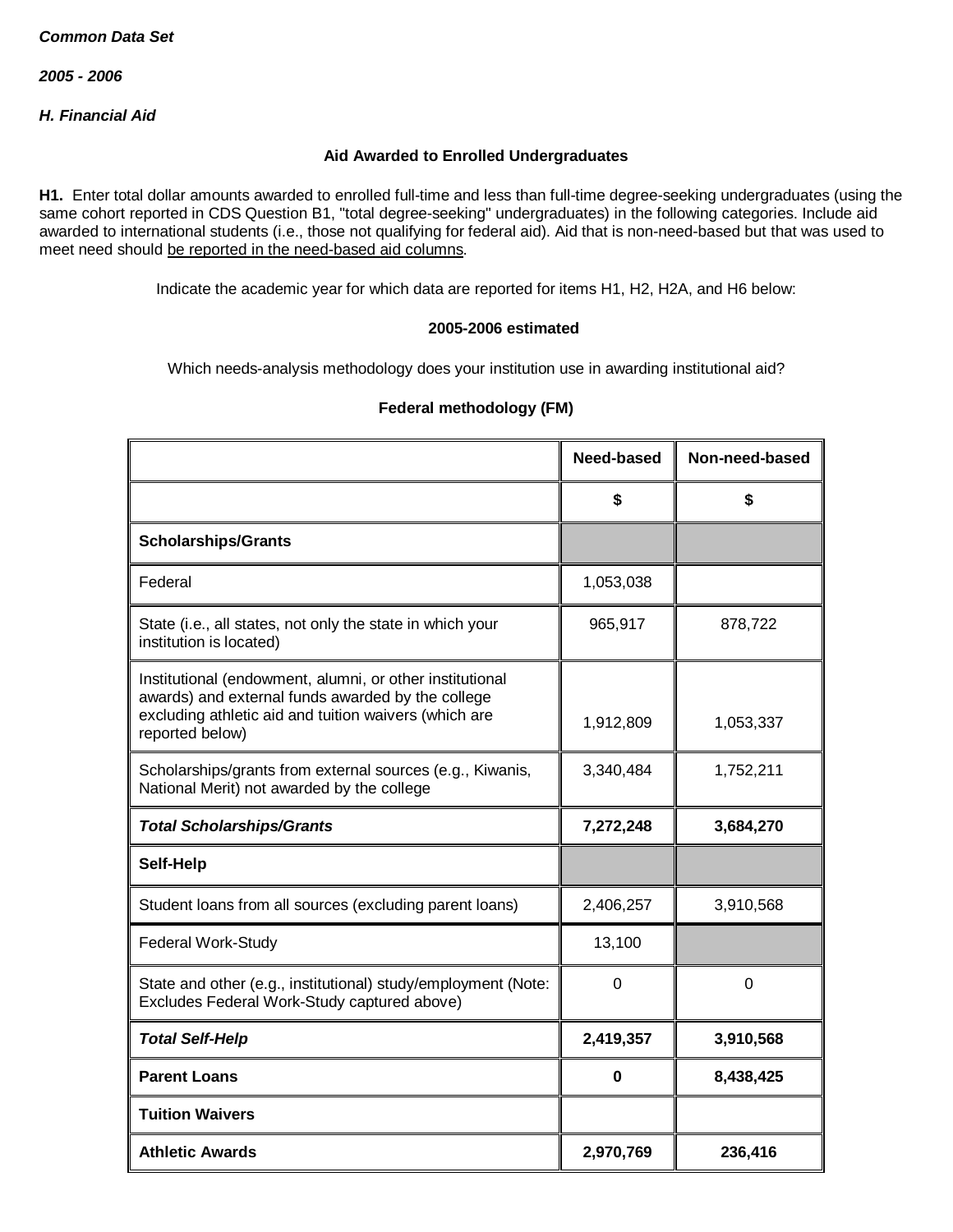*2005 - 2006*

# **H2.** Number of Enrolled Students Awarded Aid:

|                                                                                                                                                                                                                                                                                           | <b>First-time</b><br><b>Full-time</b><br><b>Freshmen</b> | <b>Full-time</b><br><b>Undergrad</b><br>(Incl. Fresh) | Less Than<br><b>Full-time</b><br><b>Undergrad</b> |
|-------------------------------------------------------------------------------------------------------------------------------------------------------------------------------------------------------------------------------------------------------------------------------------------|----------------------------------------------------------|-------------------------------------------------------|---------------------------------------------------|
| a) Number of degree-seeking undergraduate students (CDS Item B1 if<br>reporting on Fall 2005 cohort)                                                                                                                                                                                      | 585                                                      | 2,111                                                 | 65                                                |
| b) Number of students in line a who applied for need-based financial aid                                                                                                                                                                                                                  | 456                                                      | 1,431                                                 | 10                                                |
| c) Number of students in line b who were determined to have financial need                                                                                                                                                                                                                | 319                                                      | 1,053                                                 | 10                                                |
| d) Number of students in line c who were awarded any financial aid                                                                                                                                                                                                                        | 305                                                      | 1,015                                                 | 5                                                 |
| e) Number of students in line d who were awarded any need-based scholarship<br>or grant aid                                                                                                                                                                                               | 227                                                      | 709                                                   | 5                                                 |
| f) Number of students in line d who were awarded any need-based self-help<br>aid                                                                                                                                                                                                          | 234                                                      | 780                                                   | 2                                                 |
| g) Number of students in line d who were awarded any non-need-based<br>scholarship or grant aid                                                                                                                                                                                           | 191                                                      | 556                                                   | $\Omega$                                          |
| h) Number of students in line d whose need was fully met (exclude PLUS<br>loans, unsubsidized loans, and private alternative loans)                                                                                                                                                       | 62                                                       | 165                                                   | 1                                                 |
| i) On average, the percentage of need that was met of students who were<br>awarded any need-based aid. Exclude any aid that was awarded in excess of<br>need as well as any resources that were awarded to replace EFC (PLUS loans,<br>unsubsidized loans, and private alternative loans) | 56%                                                      | 64%                                                   | 70%                                               |
| j) The average financial aid package of those in line d. Exclude any resources<br>that were awarded to replace EFC (PLUS loans, unsubsidized loans, and<br>private alternative loans)                                                                                                     | \$9,217                                                  | \$9,524                                               | \$1,676                                           |
| k) Average need-based scholarship or grant award of those in line e                                                                                                                                                                                                                       | \$9,231                                                  | \$8,827                                               | \$1,068                                           |
| I) Average need-based self-help award (excluding PLUS loans, unsubsidized<br>loans, and private alternative loans) of those in line f                                                                                                                                                     | \$3,154                                                  | \$4,497                                               | \$1,519                                           |
| m) Average need-based loan (excluding PLUS loans, unsubsidized loans, and<br>private alternative loans) of those in line f who were awarded a need-based<br>loan                                                                                                                          | \$3,154                                                  | \$4,489                                               | \$1,519                                           |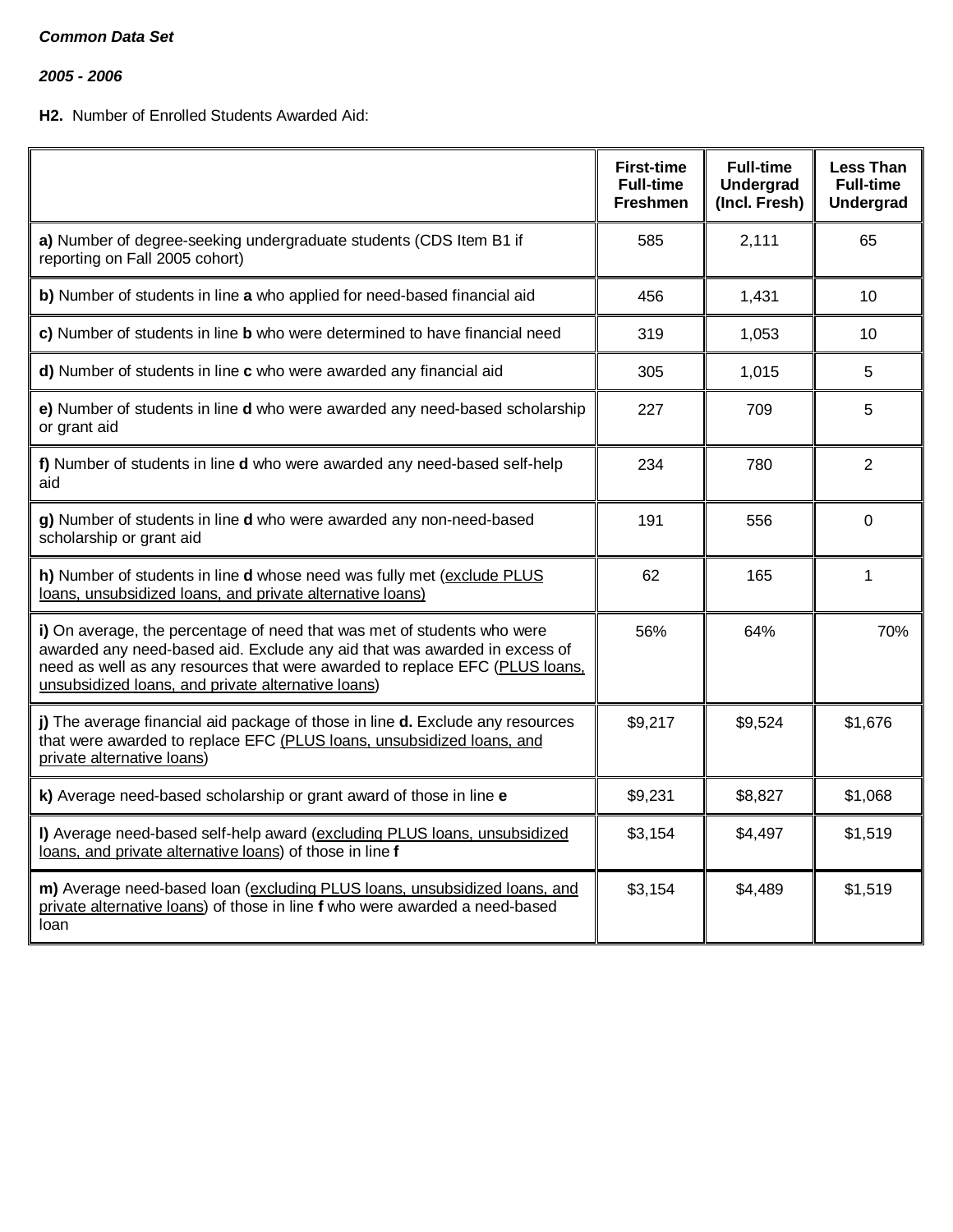*2005 - 2006*

**H2A.** Number of Enrolled Students Receiving Non-need-based Scholarships and Grants:

|                                                                                                                                                                                                                  | <b>First-time</b><br><b>Full-time</b><br><b>Freshmen</b> | <b>Full-time</b><br>Undergrad<br>(Incl. Fresh) | <b>Less Than</b><br><b>Full-time</b><br><b>Undergrad</b> |
|------------------------------------------------------------------------------------------------------------------------------------------------------------------------------------------------------------------|----------------------------------------------------------|------------------------------------------------|----------------------------------------------------------|
| n) Number of students in line a who had no financial need and who were<br>awarded institutional non-need-based scholarship or grant aid (exclude those<br>who were awarded athletic awards and tuition benefits) | 106                                                      | 320                                            | 0                                                        |
| o) Average dollar amount of institutional non-need-based scholarship and grant<br>aid awarded to students in line <b>n</b>                                                                                       | \$8,756                                                  | \$9,114                                        | \$0                                                      |
| p) Number of students in line a who were awarded an institutional non-need-<br>based athletic scholarship or grant                                                                                               | 54                                                       | 226                                            | 0                                                        |
| q) Average dollar amount of institutional non-need-based athletic scholarships<br>and grants awarded to students in line p                                                                                       | \$15,611                                                 | \$14,191                                       | n                                                        |

**H4.** Percentage of the 2005 undergraduate class who graduated between July 1, 2004 and June 30, 2005 and borrowed at any time through any loan programs (federal, state, subsidized, unsubsidized, private, etc.; exclude parent loans). Include only students who borrowed while enrolled at your institution. 44 **%**

**H5.** Report the average per-borrower cumulative undergraduate indebtedness of those in line H4. Do not include money borrowed at other institutions: **\$13,356**

## **Aid to Undergraduate Degree-seeking Nonresident Aliens**

**H6.** Indicate your institution's policy regarding institutional scholarship and grant aid for undergraduate degree-seeking nonresident aliens: **Institutional non-need-based scholarship or grant aid is available**

If institutional financial aid is available for undergraduate degree-seeking nonresident aliens, provide the number of undergraduate degree-seeking nonresident aliens who were awarded need-based or non-need-based aid: **8**

Average dollar amount of institutional financial aid awarded to undergraduate degree-seeking nonresident aliens: **\$11,984**

Total dollar amount of institutional financial aid awarded to undergraduate degree-seeking nonresident aliens: **\$28,833**

**H7.** Check off all financial aid forms nonresident alien first-year financial aid applicants must submit:

## **International Student's Certification of Finances**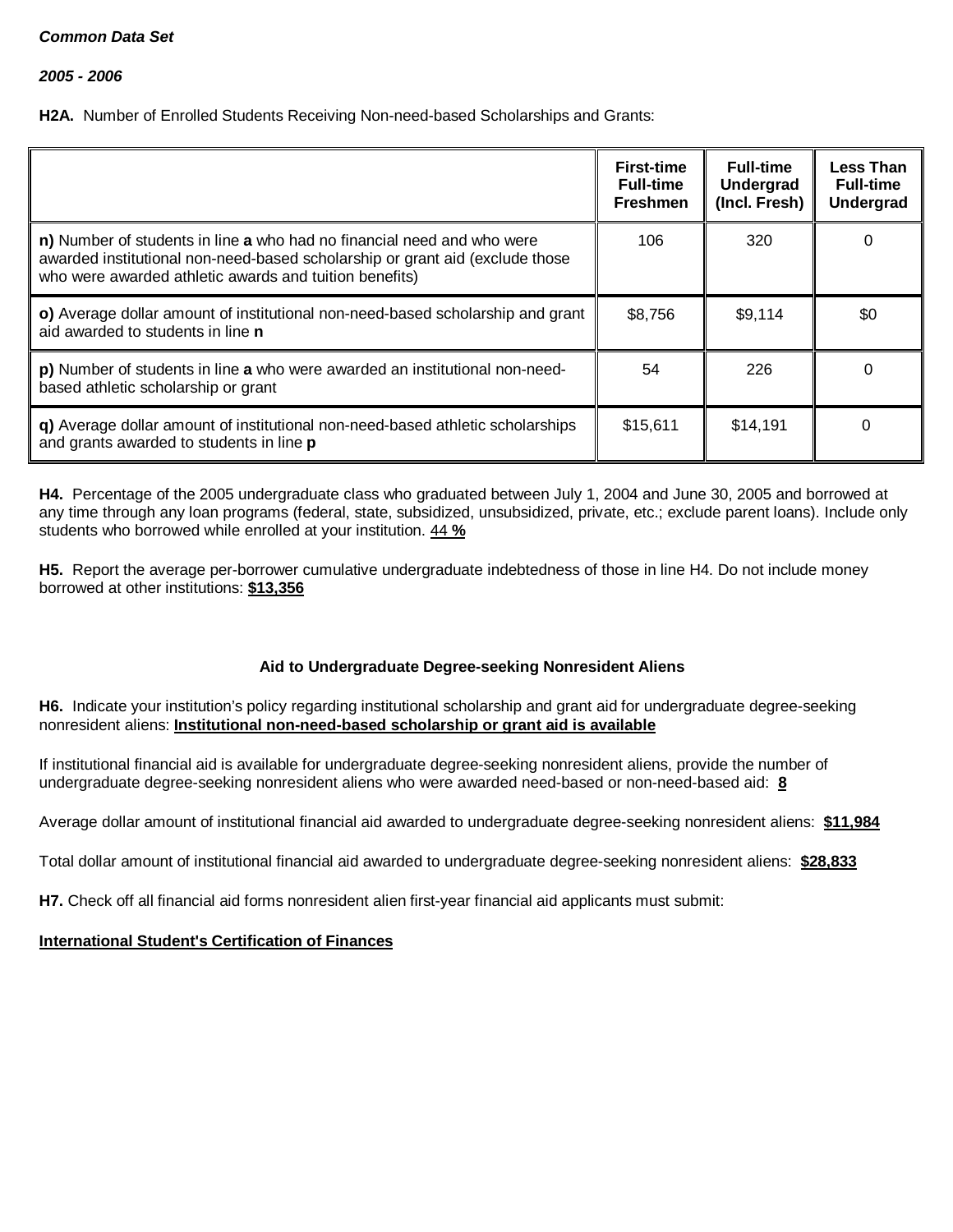*2005 - 2006*

### **Process for First-Year/Freshman Students**

**H8.** Check off all financial aid forms domestic first-year (freshman) financial aid applicants must submit: **FAFSA**

**H9.** Indicate filing dates for first-year (freshman) students:

Priority date for filing required financial aid forms: **March 1**

Deadline for filing required financial aid forms: **applications processed on a rolling basis**

**H10.** Indicate notification dates for first-year (freshman) students:

Students notified on or about (date): **April 1**

**H11.** Indicate reply dates: **Students must reply within 2 weeks of notification.**

#### **Types of Aid Available**

Please check off all types of aid available to undergraduates at your institution:

**H12.** Loans

## **FEDERAL DIRECT STUDENT LOAN PROGRAM (DIRECT LOAN):**

**Direct Subsidized Stafford Loans**

**Direct Unsubsidized Stafford Loans**

**Direct PLUS Loans**

**Federal Perkins Loans**

**H13.** Scholarships and Grants

#### **Need-based:**

**Federal Pell**

**SEOG**

**State scholarships/grants**

**Private scholarships**

**College/university scholarship or grant aid from institutional funds**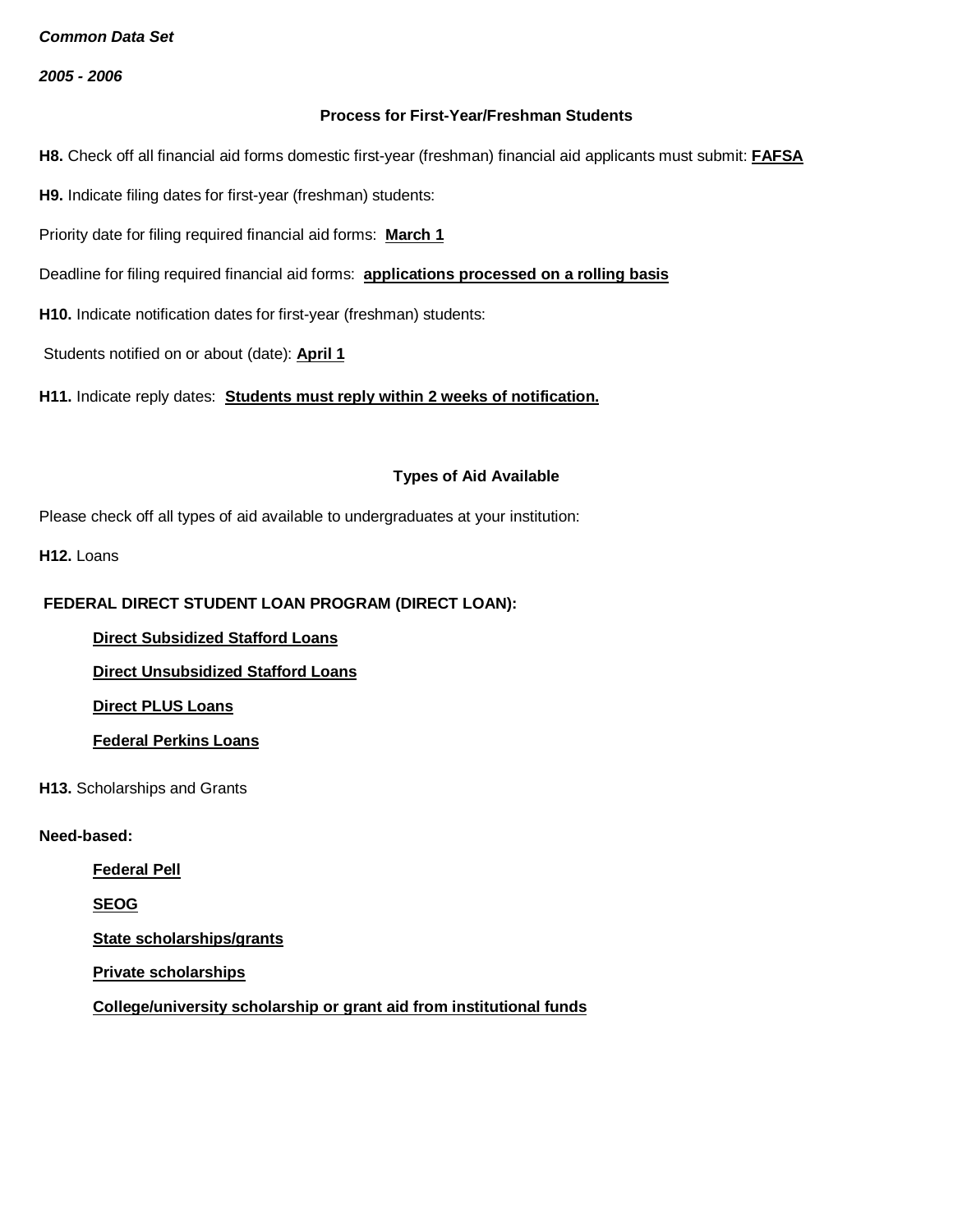# *2005 - 2006*

**H14.** Check off criteria used in awarding institutional aid. Check all that apply.

| Non-need | Need-based |                    | Non-need | Need-based |                          |
|----------|------------|--------------------|----------|------------|--------------------------|
| v        | <u>х</u>   | Academics          | v        |            | Leadership               |
|          |            | Alumni affiliation |          |            | Minority status          |
|          |            | Art                | <u>л</u> |            | Music/drama              |
| <u>х</u> |            | Athletics          | Λ        |            | Religious affiliation    |
|          |            | Job skills         | Λ        |            | State/district residency |
|          |            | <b>ROTC</b>        |          |            |                          |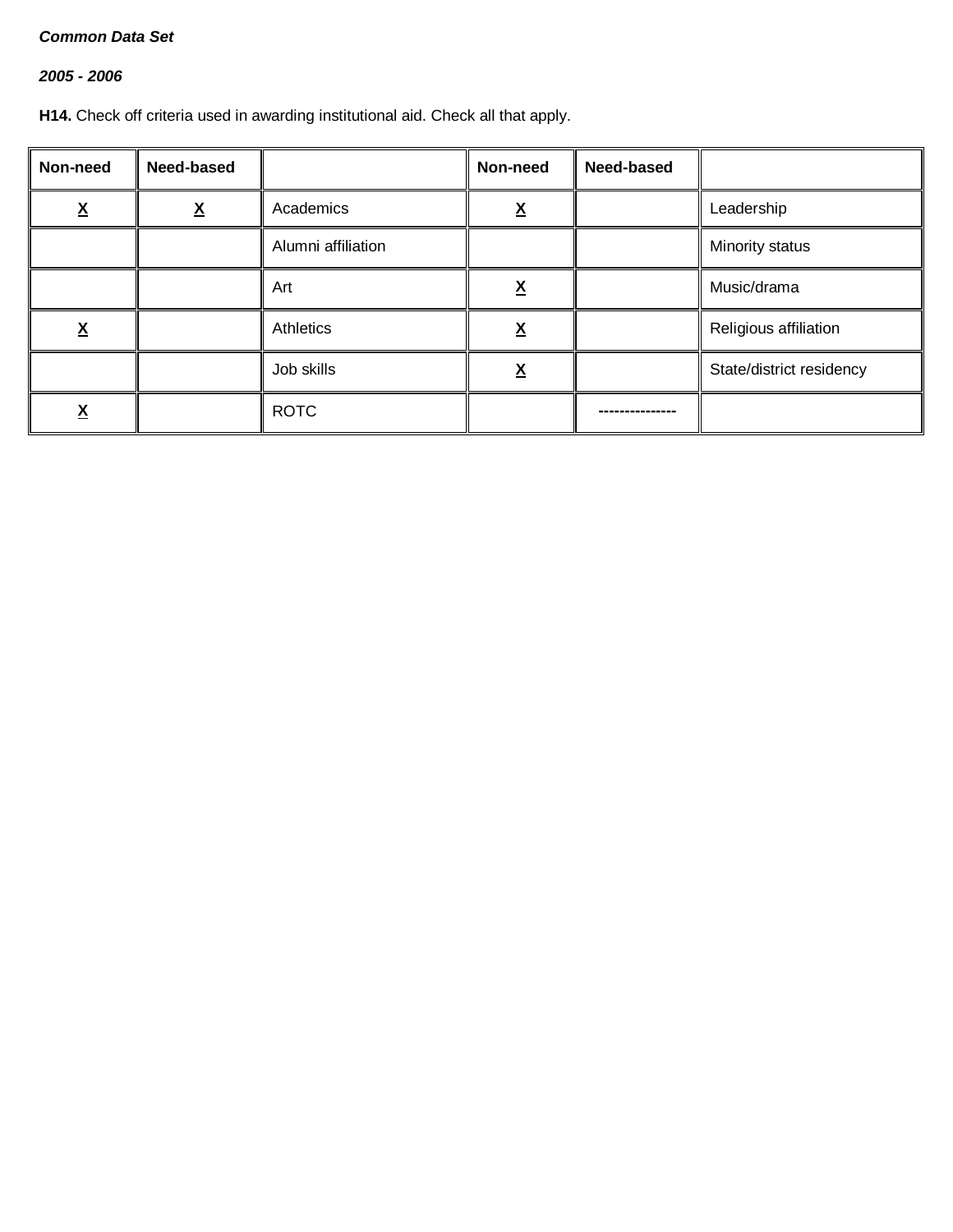*2005 - 2006*

## *I. Instructional Faculty and Class Size*

**1.** Please report number of instructional faculty members in each category for Fall 2005.

|                                                                                                                                       | <b>Full-time</b>        | Part-time               | <b>Total</b>            |
|---------------------------------------------------------------------------------------------------------------------------------------|-------------------------|-------------------------|-------------------------|
| a.) Total number of instructional faculty                                                                                             | <u>157</u>              | <b>75</b>               | 232                     |
| b.) Total number who are members of<br>minority groups                                                                                | 18                      | $6\phantom{1}$          | <u>24</u>               |
| c.) Total number who are women                                                                                                        | 44                      | 27                      | 71                      |
| d.) Total number who are men                                                                                                          | <u>113</u>              | <u>48</u>               | <b>161</b>              |
| e.) Total number who are nonresident<br>aliens (international)                                                                        | $\overline{\mathbf{0}}$ | $\overline{1}$          | <u>1</u>                |
| f.) Total number with doctorate, first<br>professional, or other terminal degree                                                      | 148                     | 37                      | 185                     |
| g.) Total number whose highest degree is<br>a master's but not a terminal master's                                                    | $\underline{8}$         | 34                      | <u>42</u>               |
| h.) Total number whose highest degree is<br>a bachelor's                                                                              | $\mathbf{1}$            | $\overline{4}$          | $5\overline{)}$         |
| i.) Total number whose highest degree is<br>unknown or other (Note: Items f, g, h, and<br>i must sum up to item a.)                   | $\overline{\mathbf{0}}$ | $\overline{\mathbf{0}}$ | $\overline{\mathbf{0}}$ |
| j.) Total number in stand-along<br>graduate/professional programs in which<br>faculty teach virtually only graduate-level<br>students | $\overline{\mathbf{0}}$ | $\overline{\mathbf{0}}$ | $\overline{\mathbf{0}}$ |

## **2.** Student to Faculty Ratio

Report the Fall 2005 ratio of full-time equivalent students (full-time plus 1/3 part time) to full-time equivalent instructional faculty (full time plus 1/3 part time). In the ratio calculations, exclude both faculty and students in stand-alone graduate or professional programs such as medicine, law, veterinary, dentistry, social work, business, or public health in which faculty teach virtually only graduate level students. Do not count undergraduate or graduate student teaching assistants as faculty.

Fall 2005 Student to Faculty ratio: **15** to 1 (based on **2,959** students and **193** faculty.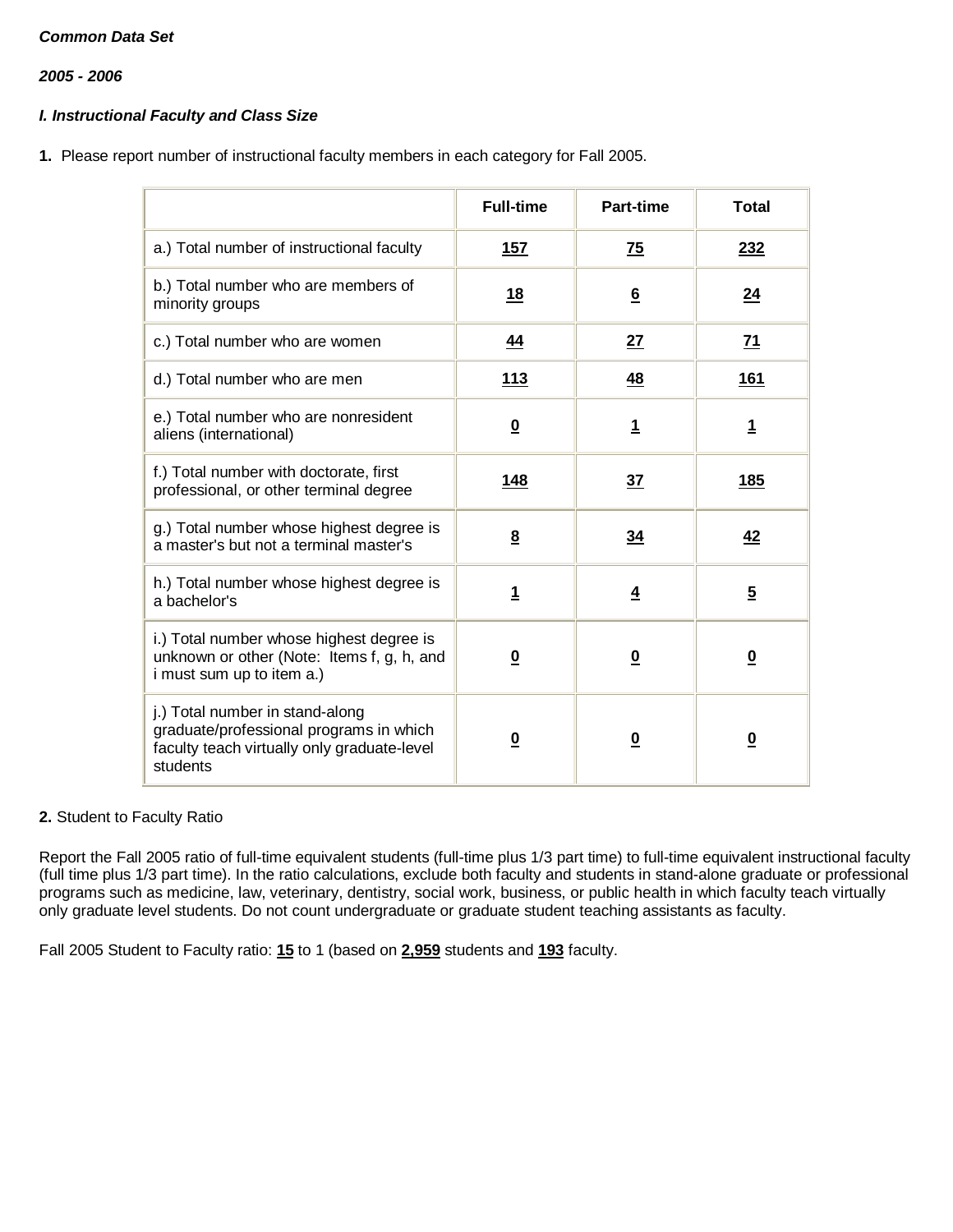## *2005 - 2006*

## **3.** Undergraduate Class Size

In the table below, please use the following definitions to report information about the size of classes and class sections offered in the Fall 2005 term.

*Class Sections:* A class section is an organized course offered for credit, identified by discipline and number, meeting at a stated time or times in a classroom or similar setting, and not a subsection such as a laboratory or discussion session. Undergraduate class sections are defined as any sections in which at least one degree-seeking undergraduate student is enrolled for credit. Exclude distance learning classes and noncredit classes and individual instruction such as dissertation or thesis research, music instruction, or one-to-one readings. Exclude students in independent study, co-operative programs, internships, foreign language taped tutor sessions, practicums, and all students in one-on-one classes. Each class section should be counted only once and should not be duplicated because of course catalog cross-listings.

*Class Subsections:* A class subsection includes any subsection of a course, such as laboratory, recitation, and discussion subsections that are supplementary in nature and are scheduled to meet separately from the lecture portion of the course. Undergraduate subsections are defined as any subsections of courses in which degree-seeking undergraduate students enrolled for credit. As above, exclude noncredit classes and individual instruction such as dissertation or thesis research, music instruction, or one-to-one readings. Each class subsection should be counted only once and should not be duplicated because of cross-listings.

#### **Number of Class Sections with Undergraduates Enrolled**

|                                      | $2 - 9$ | $10 - 19$  | $20 - 29$ | 30-39          | 40-49    | 50-99    | $100+$                  | Total      |
|--------------------------------------|---------|------------|-----------|----------------|----------|----------|-------------------------|------------|
| <b>CLASS</b><br><b>SECTIONS</b>      | 67      | <u>181</u> | 227       | 63             | 26       | 23       | $\overline{\mathbf{0}}$ | 587        |
|                                      | $2 - 9$ | $10 - 19$  | 20-29     | 30-39          | 40-49    | 50-99    | $100+$                  | Total      |
| <b>CLASS SUB-</b><br><b>SECTIONS</b> | 27      | 66         | 45        | $\overline{2}$ | <u>0</u> | <u>0</u> | <u>0</u>                | <u>140</u> |

## **Undergraduate Class Size (provide numbers)**